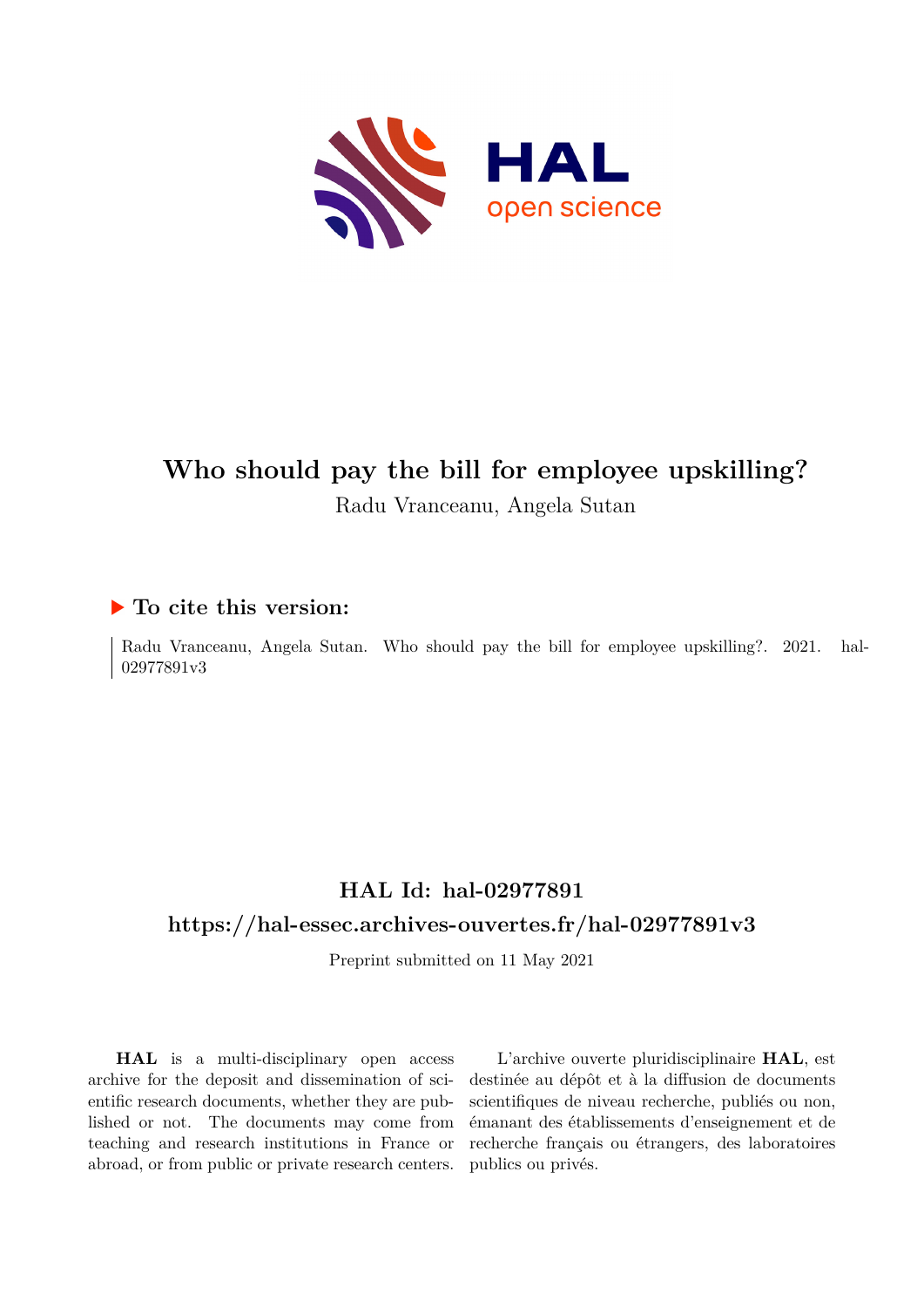



# WHO SHOULD PAY THE BILL FOR EMPLOYEE UPSKILLING?

Radu Vranceanu Angela Sutan

ESSEC RESEARCH CENTER

WORKING PAPER 2008

MAY 2021

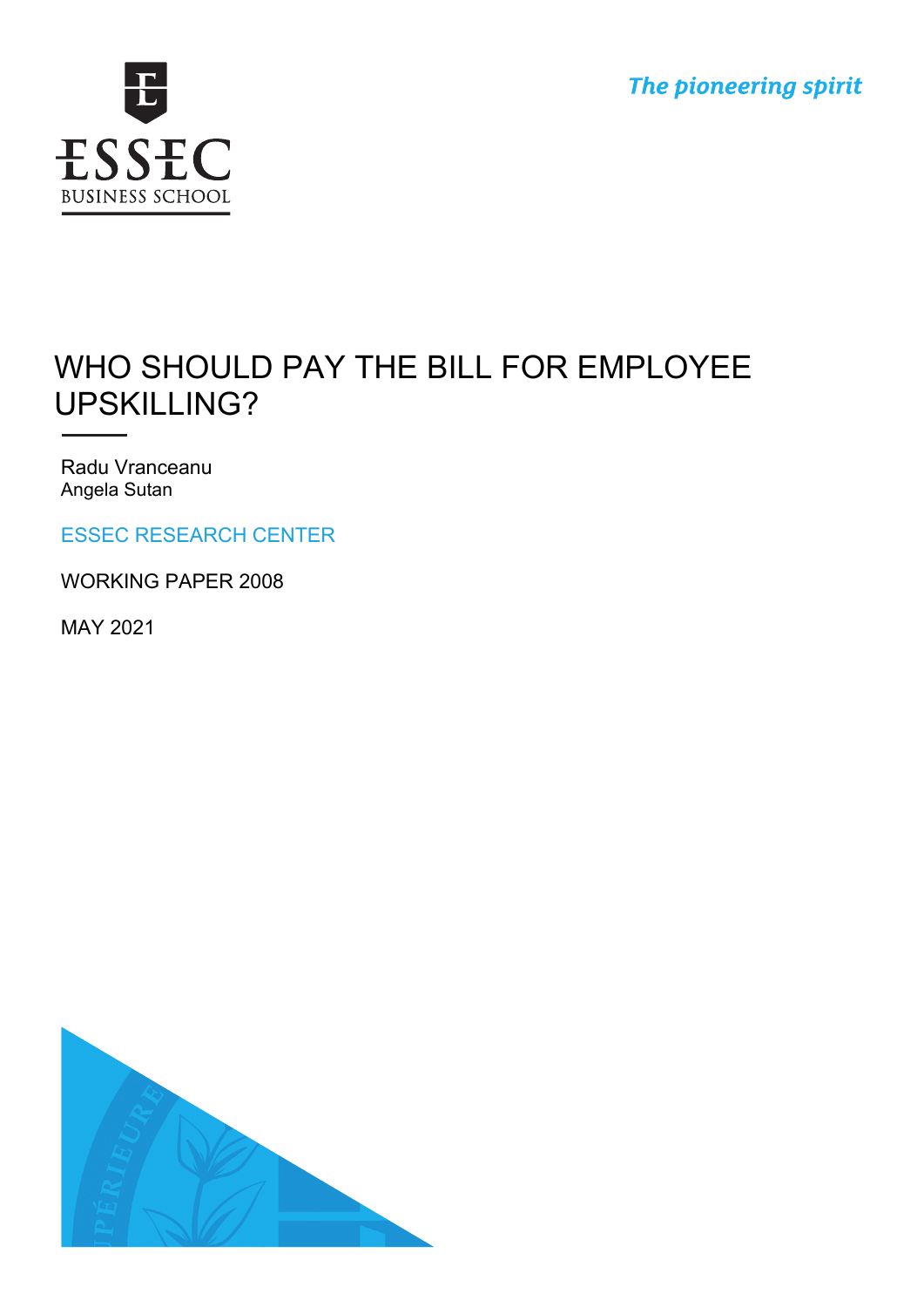# Who should pay the bill for employee upskilling? Radu Vranceanu<sup>\*</sup> and Angela Sutan<sup>†</sup>

#### Abstract

Upskilling is an investment in human capital that allows a worker to successfully undertake a new task or new project within his/her existing job. It involves costly effort on behalf of the employee to acquire new skills and new knowledge. A firm-financed training scheme allows to screen the applicants to the programme, but comes with the cost of hidden actions, as some employees train on their own yet keep on working on low-value projects. A laissez- faire policy relying on worker self-training and incentive compatible contracts allows to attract more workers to high-value projects, yet it must grant to flexible workers a positive informational rent. The profit comparison reveals a paradoxical situation where it might be in the interest of a company to rely on worker self-training rather than to provide a training programme.

Keywords: Contract theory, Upskilling, Screening, Hidden action. JEL Classification: J33, J41, D86

ESSEC Business School and THEMA, 1 Av. Bernard Hirsch, 95021 Cergy, France. E-mail: vranceanu@essec.edu

<sup>&</sup>lt;sup>†</sup>University Bourgogne Franche-Comte, Burgundy School of Business - CEREN EA 7477, 29 rue Sambin, 21000 Dijon France. E-mail: angela.sutan@bsb-education.com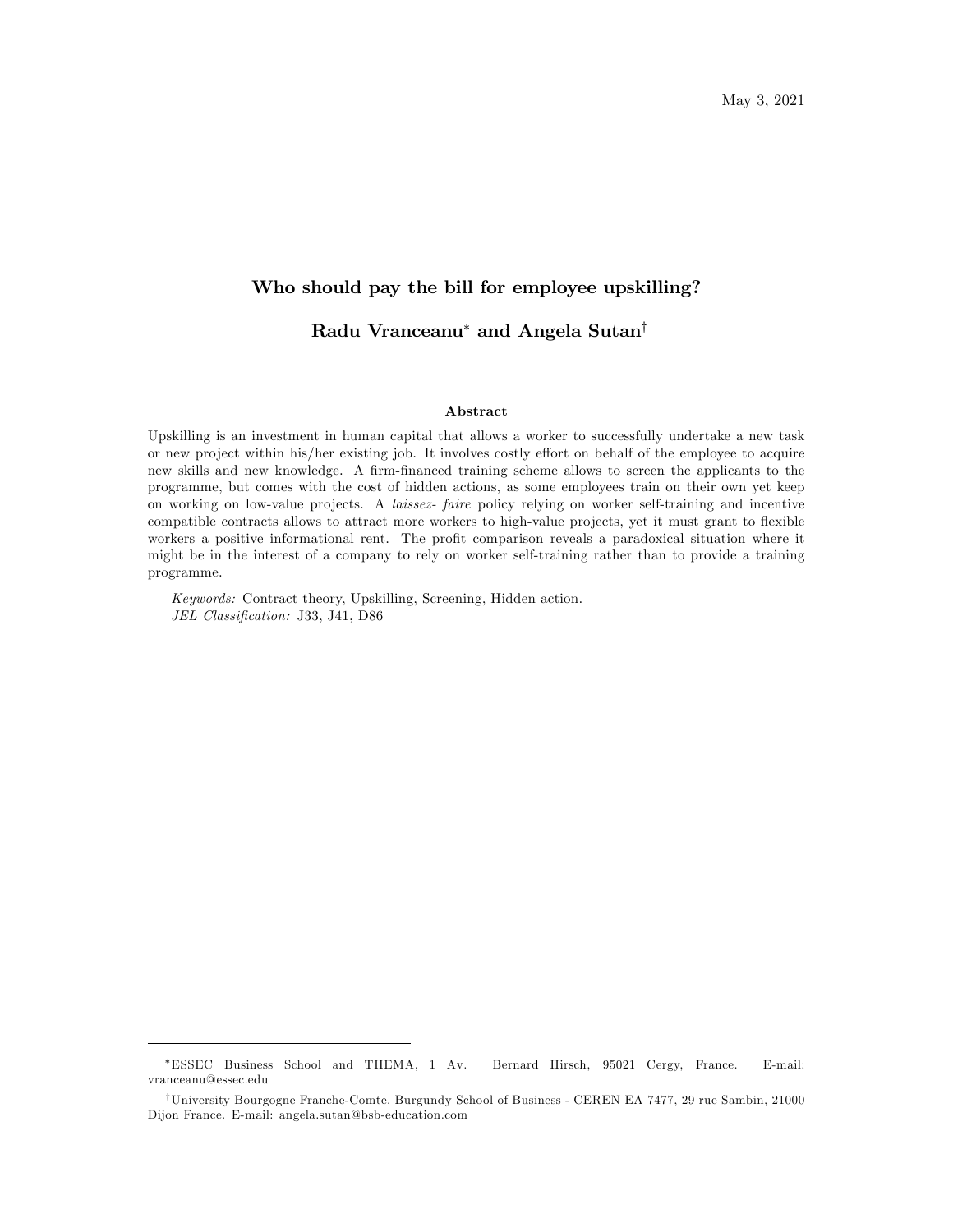# 1 Introduction

The constant need for companies to set up processes to ensure that their workforce adapts to technological advances is a characteristic of modern industrial societies. The HR management literature refers to the processes set up by firms to improve the correlation between the capabilities of their employees and the broad requirements of new tasks as "upskilling" (Capelli and Rogovsky 1994, Leigh et al., 1999, Cohen, 2019). This skill transformation reached preeminence with the advent of the information technology revolution in the 1990s, driven by the massive deployment of computers and the Internet (Gordon, 2000; 2012). In the 2010s, the digital transformation shifted to the systematic generation and exploitation of big data via machine learning and AI. Automation is also displacing traditional tasks (Acemoglu and Restrepo, 2019), requiring new interactions between humans and machines that heavily draw on new skills, new knowledge, and new workattitudes (Grand-Clement et al., 2017). Recently, the Covid-19 sanitary crisis rapidly imposed the massive deployment of distance work (Brynjolfsson et al., 2020) and a radical transformation of work organization in many sectors, including e-commerce, banking, health care, consulting, education (Agrawal et al., 2020). According to a survey of business executives (July 2020) by the consultancy firm McKinsey, changes in digital and technology adoption are taking place these days about 25 times faster than before the pandemic.<sup>1</sup>

Both the management and employees are concerned with the constant need to cope with these technological challenges. Before the recession caused by Covid-19, the shortage of skills was considered the main factor limiting the expansion of the US manufacturing sector, which planned to invest 26.2 billion dollars in upskilling programs.<sup>2</sup> In a survey of 22000 employees in 2019, consultancy firm PwC revealed that 77% of employees would learn new skills or be completely retrained to improve their future employability.<sup>3</sup> Another survey by PwC revealed that in January

<sup>&</sup>lt;sup>1</sup> See McKinsey *Global Survey of Executives*, July 2020.

<sup>2</sup> CNBC, January 17, 2020. www.cnbc.com/2020/01/17/manufacturers-to-spend-26point2-billion-on-upskillingworkers-in-2020.html

PwC's report Upskilling Hopes and Fears survey was conducted in July 2019.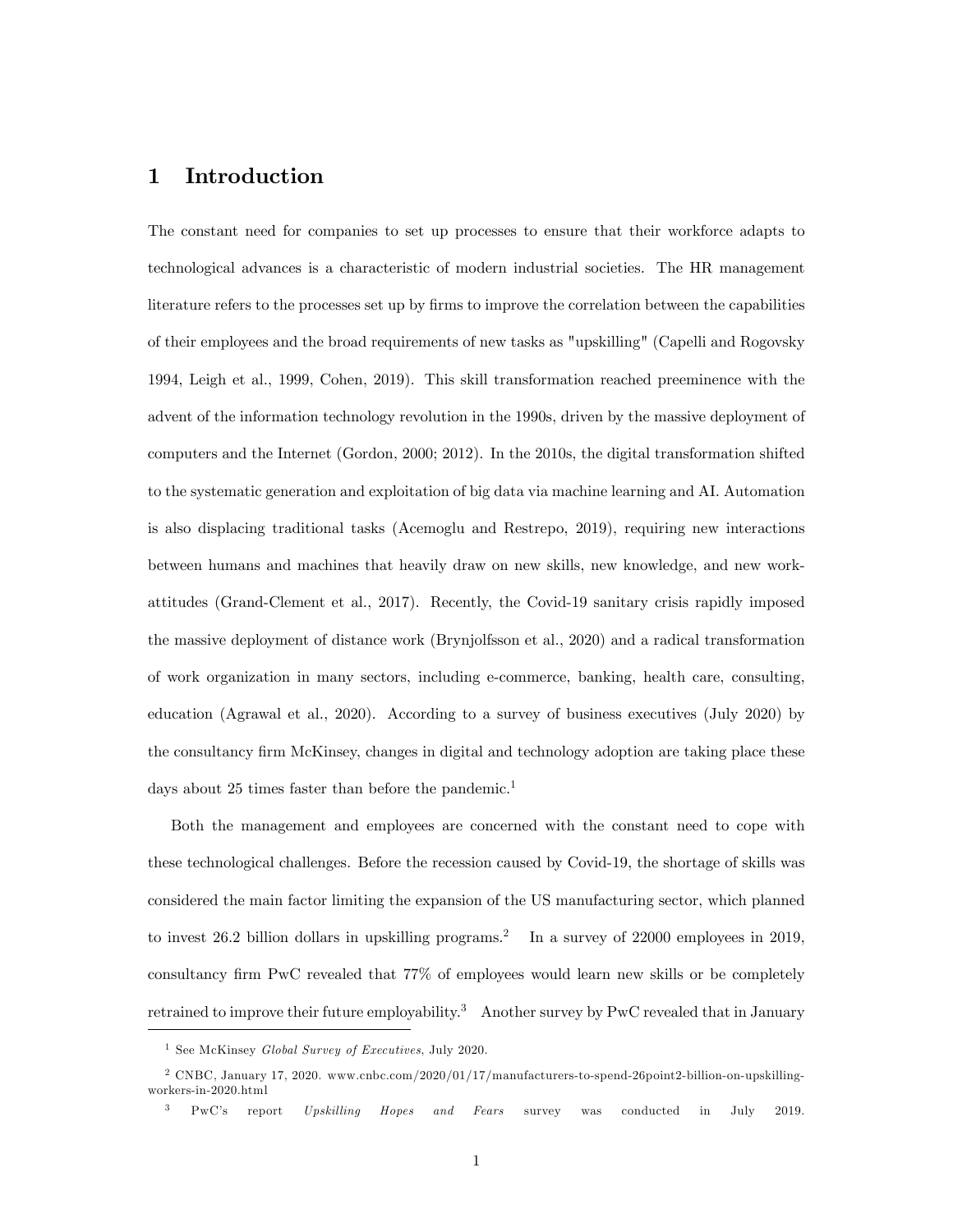2020, 74% of the managers of 1581 global companies were concerned about the availability of key skills within their workforce.<sup>4</sup> According to a survey of 300 US firms by the TrainingJournal in August 2020, 42% of companies stepped up their investment in upskilling and reskilling, while 42% of employees pursued training on their own after the coronavirus outbreak.

This paper addresses the question of the optimal upskilling contract when firms have only imperfect information about workers' skills. It also addresses the important managerial question whether a company or its employees should bear the cost of upskilling. Finally, the analysis allows to determine the equilibrium proportion of workers who choose to pay the learning cost (to upskill).

We therefore build a model that is largely inspired by the contract theory literature<sup>5</sup>. In the model, workers can perform a stepwise investment in human capital  $-$  for instance, learn a new software or a foreign language, or a new managerial method  $-$  that allows them to successfully carry out complex projects of high value added for their company. Employees are heterogenous with respect to the learning cost required to successfully upskill (Jackman, 2020). The proportion of employees who decide to invest in the new skills is endogenous. Information about the type of worker is either private or public, depending on who is investing in upskilling. When employees do upskill, it is in their interest to hide it from their manager. If their manager knows the distribution of types, but cannot identify the types, he/she must offer a menu of contracts that prompts employees to self-select for the projects where they are most efficient. This brings an informational rent to the most skilled workers. In an alternative setting, a firm offers vouchers for upskilling, which workers can use to cover their learning cost. The use of the voucher reveals the type of worker, thus allowing the firm to offer type-specific contracts. However, in this case too some employees might Önd it optimal to upskill on their own and select a low quality project.

www.pwc.com/gx/en/issues/upskilling/hopes-and-fears.html

<sup>4</sup> PwCís 23rd Annual Global CEO Survey, January 2020, Navigating the rising tide of uncertainty. See www.pwc.com/gx/en/ceo-survey/2020/trends/pwc-talent-trends-2020.pdf

 $5$  Bolton and Dewatripont, 2005; Salanié, 2005; Laffont and Martimort, 2009.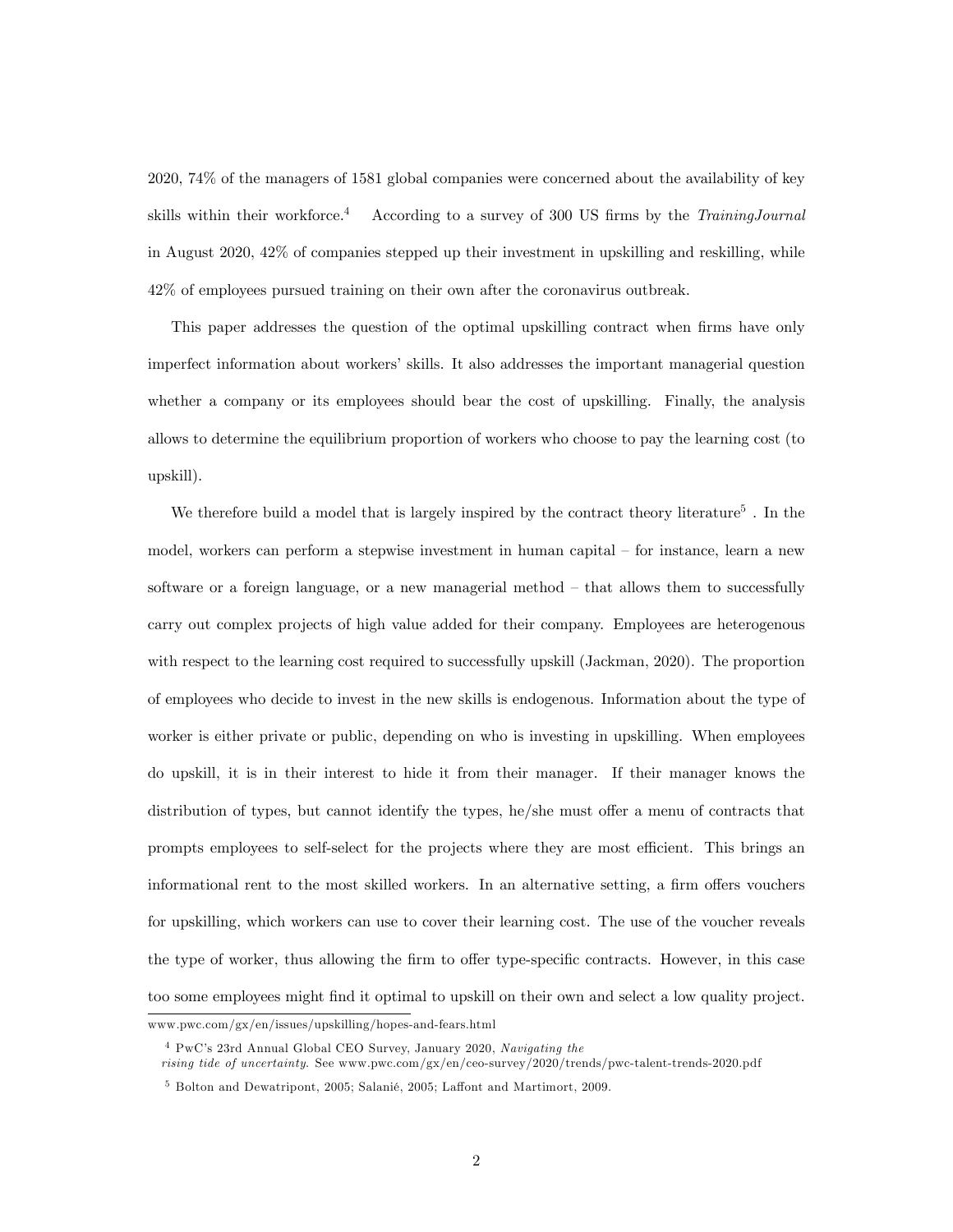These hidden actions represent an opportunity cost for the firm which cannot employ this flexible workforce on high value projects.

A comparison of the profits reveals that profits are higher in the self-training scheme compared to the voucher based scheme. In the self-financed scheme, flexible workers benefit of an informational rent, which is a cost for the Örm. However, in the voucher based scheme, hidden actions bring about an even higher cost.

One important limitation of the analysis is its static nature; in our model, the manager does not consider the possibility of replacing obsolete-skill workers with more qualified workers. This is tantamount to assuming that the cost of upskilling is low compared to the cost of massive turnover, which is a plausible assumption for many sectors.<sup>6</sup> Modestino et al. (2019) explain that in recruitment, companies now require a higher level of competencies for the same jobs compared to the recent past, as they prefer upskilling to worker replacement. We do not consider the possibility that workers who benefit from a firm-financed upskilling program might leave for a better paying job elsewhere (Benson et al. 2004) or that upskilling could be an efficient worker retention policy (Manchester, 2010; 2012; Dietz and Zwick, 2020). In a dynamic setting, the fact that workers benefit from information rent when upskilling is self-financed might make self-Önancing a more interesting education strategy. Our static analysis is therefore better suited for sectors where human capital is highly specific. Despite these simplifications, the "static" situation sheds light on the design of the optimal upskilling contract, which is a meaningful question for both theorists and managers. It calls attention on the cost of hidden actions, which, by its very nature, is difficult to grasp.

The paper is organized as follows. After introducing the main assumptions in Section 2, we determine the optimal upskilling contract for each of the two education strategies in Section 3 and 4 respectively. Section 5 compares the profits in the two scenarios to determine the optimal

 $6$  The World Economic Forum argued that it costs roughly \$4,425 to hire a new employee, and the Association for Talent Development's discovery that upskilling an existing employee costs a company about \$1,300.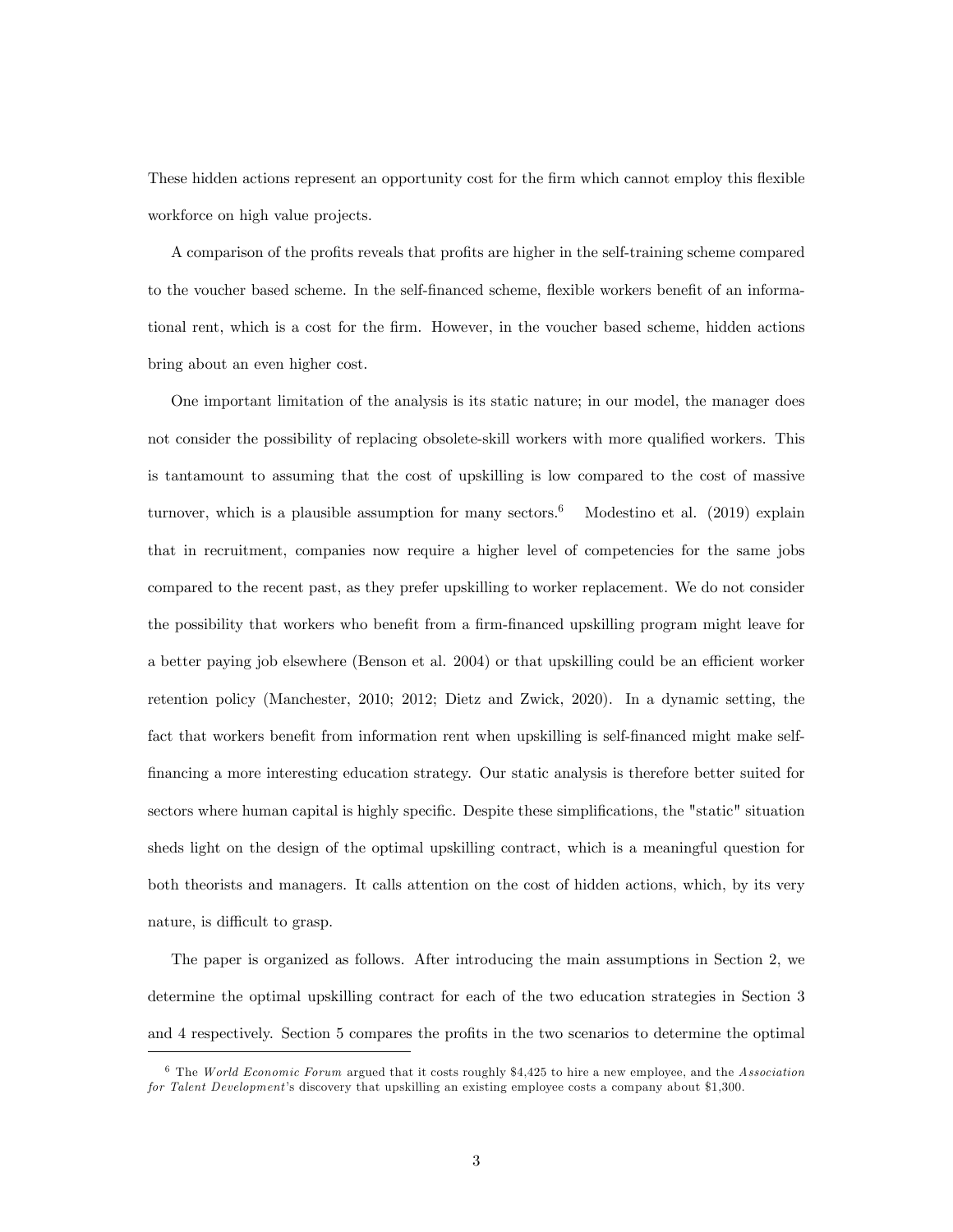training strategy for the firm. The last section presents our conclusion.

# 2 Main assumptions

.

The problem is cast as a game between workers, who must choose whether to undertake the upskilling effort or not, and the firm, which must decide on a compensation policy. The initiative to upskill always sits with the workers. We study two distinct cases: when the firm sets up an upskilling program (funded by the Örm) and when the Örm does not invest in upskilling and let workers decide whether to upskill or not (with personal funding).

The firm, which seeks to maximize profits, can develop a portfolio of projects based either on the old technology (of complexity  $q^L$ ) or on the new technology (of complexity  $q^H$ ). The level of complexity is exogenously given. If properly implemented, a complex project brings more value to the firm,  $v^H > v^L$ . The difference  $(v^H - v^L)$  is an essential source of profit for the firm.

There is a continuum of employees of mass one; at the outset of the game, they are all of the s type (standard type) with basic competencies. Employees can evolve toward the flexible type, denoted  $f$ , if they acquire essential knowledge for successful implementation of a complex project.<sup>7</sup>

Let  $c$  denote the *learning (upskilling)* cost required to an individual to acquire the essential competency. Individuals are heterogenous with respect to this cost (have different learning abilities).<sup>8</sup> The cost is uniformly distributed in the interval  $[0, \bar{c}]$  and this distribution is common knowledge. To rule out corner solutions, we assume that the upper bound of the cost distribution is large enough,  $\bar{c} > (v^H - v^L)$ . Throughout the paper we assume that this cost is an unobservable characteristic of the worker (it is private information).

A flexible-type worker  $(f)$  can efficiently implement any project  $q^H$  (or  $q^L$ ) and deliver the value  $v^H$  (and  $v^L$ , respectively). A standard-type worker (s) can efficiently implement only a

 $7$  For instance, people who aim to make efficient use of large Internet databases might need to invest in learning programming language such as Python.

<sup>&</sup>lt;sup>8</sup> Jackman (2020) documents that the ability to acquire new human capital quickly varies considerably among a large sample of Danish workers.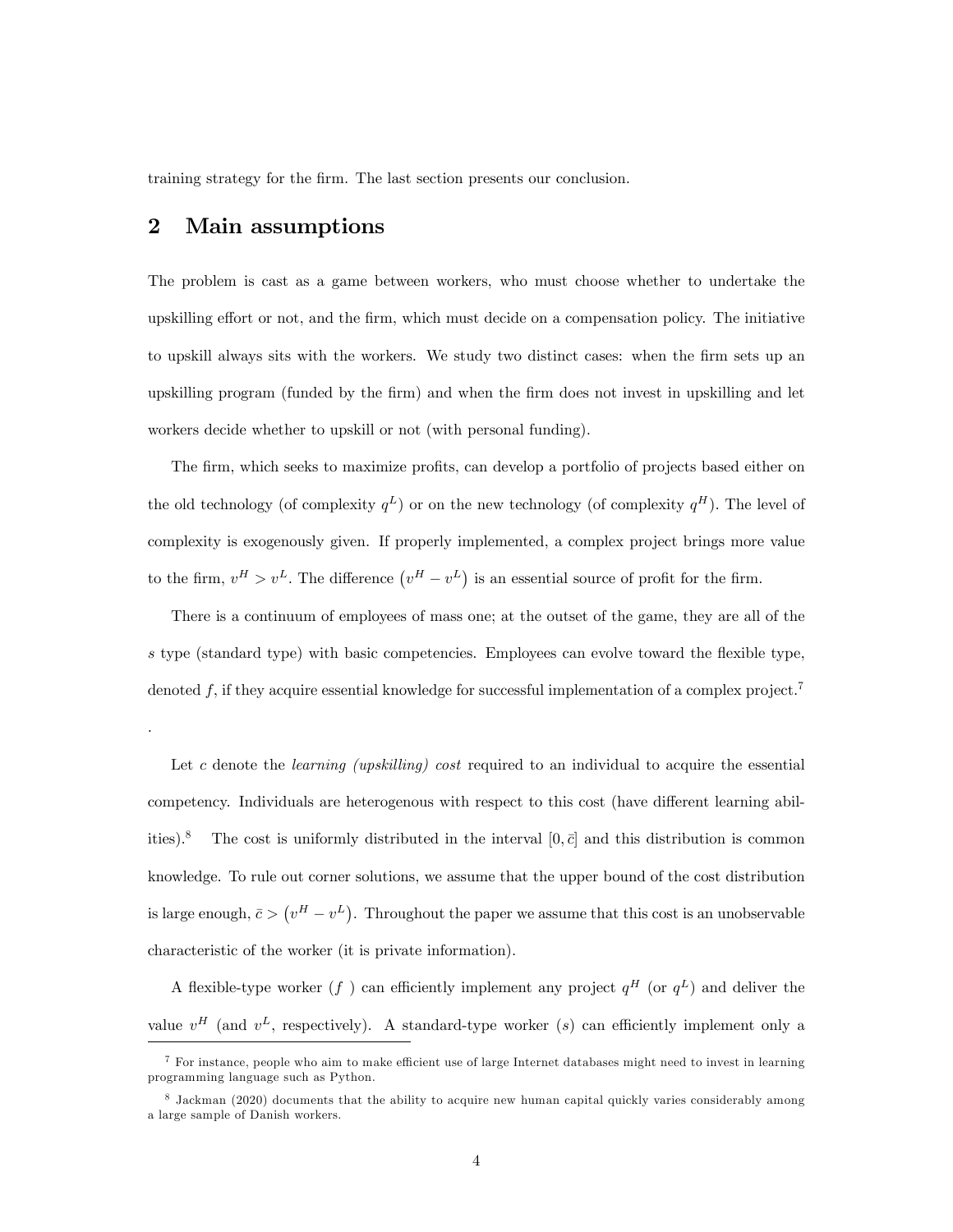project  $q^L$ , and not a project  $q^H$ . If he/she takes a project H, the value of the project is  $v^L$ because he/she lacks the essential skills for the successful implementation of this project. Such an asymmetry is revealed by Jeremy and Postel-Vinay (2020) who argue that employing a worker who is under-qualified in either cognitive or manual skills is several orders of magnitude more costly than employing an over-qualified worker.

Let  $r^H$  and  $r^L$  be the compensation offered by a firm to a worker for undertaking a project of complexity  $H$  and  $L$ , respectively. In other words, the firm offers bundles of project complexitycompensation  $(q^H, r^H)$  and  $(q^L, r^L)$ . Thus  $r^H$  and  $r^L$  are the key variables to be optimally determined by the firm.

The personal effort required by a project depends on the nature of the project, and the type (skills) of the worker. The áexible type of worker can easily switch from simple to complex projects. The s type of worker can also work on a complex project but at a higher personal cost (and without performing well). Let  $e_f^H$  and  $e_f^L$  be the "execution effort" required of  $f$ -workers to carry out one of the projects. Let  $e_s^H$  and  $e_s^L$  be the execution effort required to type s workers to execute one of the projects. We assume that for a given type of worker  $i$ , the execution effort on the complex project is higher than the execution effort on the basic project:  $e_i^H > e_i^L$  with  $i = (s, f)$ . We also assume that for a given project  $(q<sup>j</sup>)$ , the execution effort is higher for the standard type compared to the flexible type,  $e_s^j > e_f^j$ , with  $j = (L, H)$ .<sup>9</sup>

To keep the analysis as simple as possible, we assume that the effort structure is  $e_f^L = e_0$ ,  $e_s^L = e_f^H = e_1$  and  $e_s^H = e_2$  with  $e_0 < e_1 < e_2$ . Working on a complex project instead of a basic one requires an incremental effort  $(e_1 - e_0)$  to the flexible worker and  $(e_2 - e_1)$  to the standard worker. The problem is the most interesting if, in line with intuitive reasoning, the incremental effort of the flexible worker is smaller than the incremental effort of the standard worker:

$$
(e_1 - e_0) < (e_2 - e_1). \tag{1}
$$

 $9$  The effort to execute a project, e, depends on the type of worker, but is unrelated to the learning (upskilling) cost, c. The latter is a "personal characteristic" reflecting learning abilities, while the former is specific to the difficulty of the project, requiring given skills.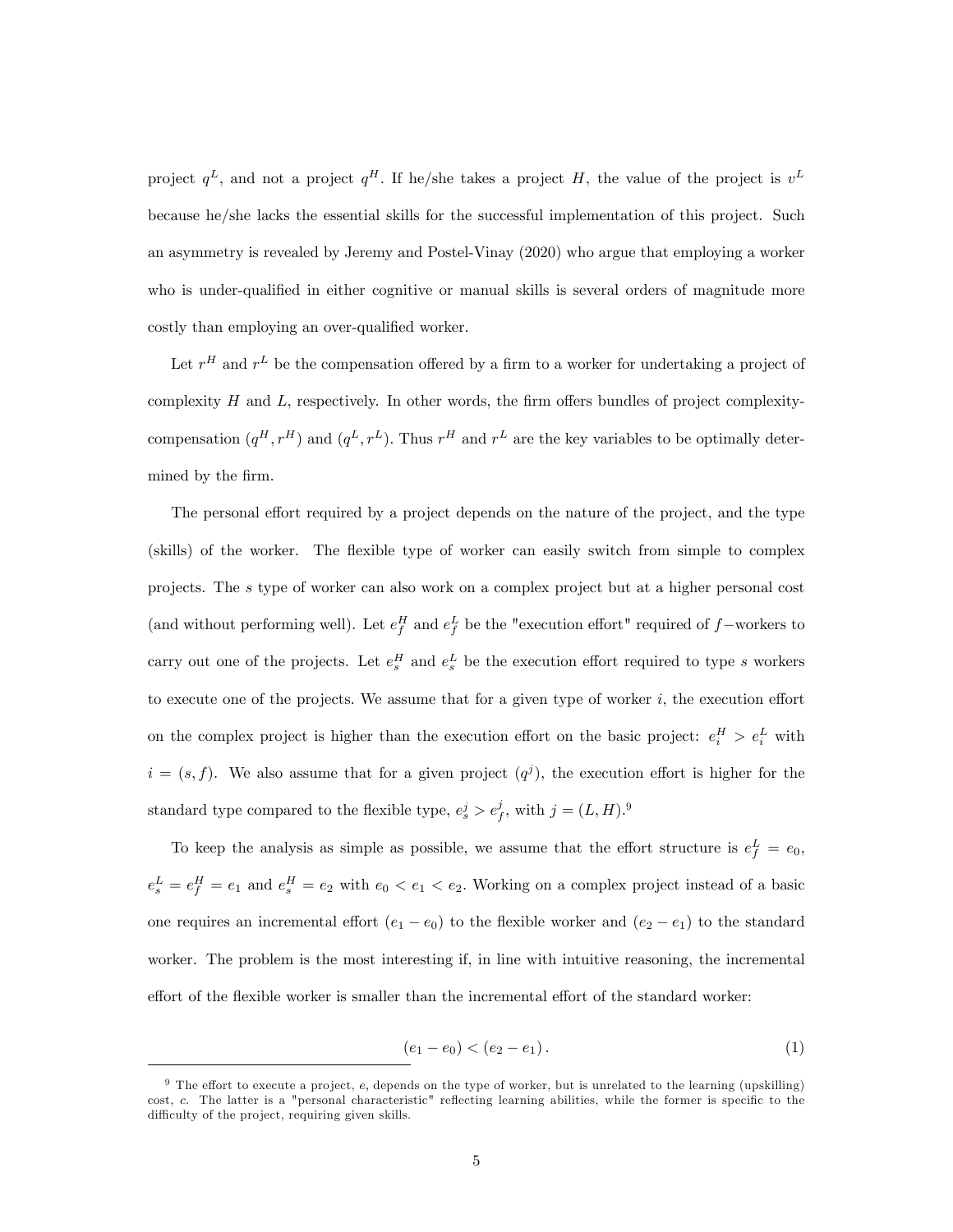We assume throughout this paper that this condition holds.

Table 1 summarizes the execution effort (for the worker) and project value for the firm, by type of worker and type of project.

|            | project $L$  | project $H$ |
|------------|--------------|-------------|
| Emplovee s | $(e_1, v^L)$ | $(e_2,v^L)$ |
| Employee   | $(e_0, v^L)$ |             |

Table 1: Execution effort and value, by type of employee and type of project

An upskilling program that attracts some employees to the high value project is efficient only if the benefit of having a worker switching to the complex project is larger than the incremental effort of a flexible worker to switch to the complex project:

$$
(v^H - v^L) > (e_1 - e_0)
$$
\n(2)

otherwise no contract can ensure a positive gain for both the Örm and the worker. We will consider that this condition is fulfilled.

A Nash equilibrium of this game is a situation in which employees choose their best education strategy depending on the Örm compensation scheme, and the Örm chooses the optimal compensation scheme given the workers' education strategy.

Two cases can be considered. In the first case, the firm sets up a standard upskilling programme, and lets workers apply for it. In the second case, the Örm does not set up a training scheme, and relies only on the private initiatives of the workers to train themselves. In the first case, applying for the training scheme signals a flexible worker, yet the training scheme is an explicit cost for the Örm; furthermore, some workers with a low training cost might Önd interesting to train on their own. In the second case, the worker pays for the upskilling; then, he/she can hide this information from the employer, which involves an information cost to the firm.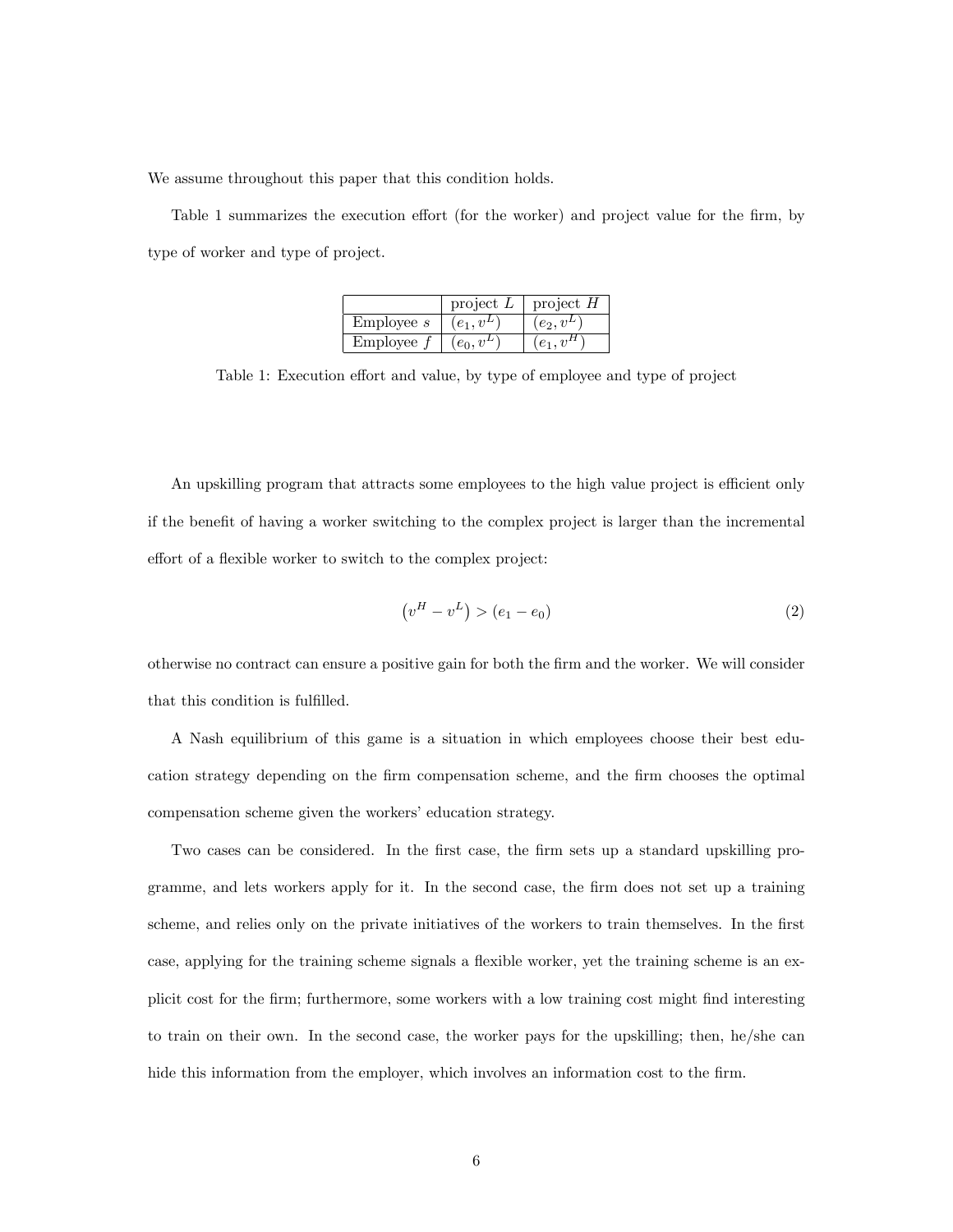# 3 A firm-financed upskilling program

The firm may choose to set up an upskilling program. Rather than enrolling all employees in onesize-Öts-all classes, a voucher-based policy is highly recommended under the plausible assumption that the employee knows better than the firm what are his/her missing skills. We therefore assume that the firm offers education vouchers  $-$  of an undifferentiated amount b to be decided optimally  $-$  to any employee who applies for the programme.<sup>10</sup> However, employees have the option to upskill on their own and behave opportunistically, which might reduce the efficiency of the training programme.

We further assume that the principal can contract on the complexity (or value) of the project and not only on its execution. Therefore, if an agent divest the money from the voucher in his/her private interest and cannot deliver  $q^H$  (or  $v^H$ ) he/she will incur a sanction akin at dissuading him/her from cheating. A worker who applies to the training program reveals that he/she is of the flexible type. We show in the Appendix that if cheating were possible, the firm-financed training is no longer a viable option.

Let us assume that the company offers to all voucher applicants (obviously of the  $f$ -type) the contract  $(q^H, r^H = e_1)$  and offers to all non-applicants the contract  $(q^L, r^L = e_1)$ . These contracts fulfill the participation constraints of employees.

The sequence of decisions is the following: first step, the firm sets the employment contracts; second step, it offers the training programme; third step, workers who want, apply for the program; four step, workers upskill (either on their own, or using the voucher). Finally, production is carried on.

#### 3.1 The optimal voucher

Employees have the choice between the status quo (no training) strategy, and two training strategies. The status quo strategy brings them a zero surplus: they chose the low complexity project,

<sup>&</sup>lt;sup>10</sup> In many countries the labor law or trade unions would oppose to any form of educational discrimination, or what can be perceived as educational discrimination.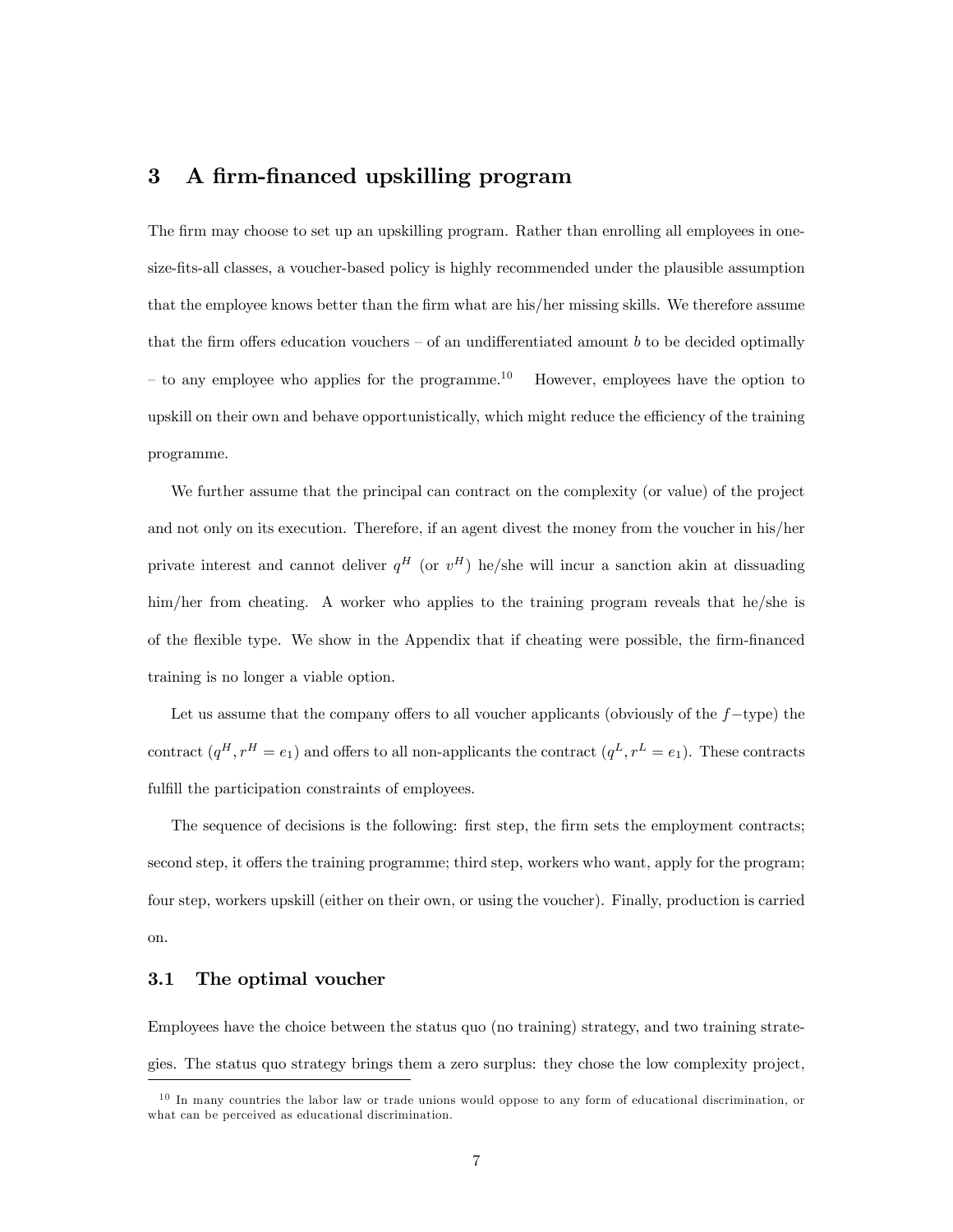with an effort  $e_1$  and they are paid  $r^L = e_1$ .

The training strategies are:

1. Strategy vo (voucher): apply for the voucher, train, and receive a complex project, with a reward  $r^H = e_1$  and an effort  $e_1$  (the worker is now of the type f). While the voucher can cover any cost  $c < b$ , the reminder cannot be used for personal consumption. The utility of a such a flexible worker (who applied for a voucher) is:

$$
U_f^{vo}(r^H, q^H) = r^H - e_1 - \max\{c - b, 0\} = \begin{cases} 0, & \text{if } c < b \\ -(c - b), & \text{if } c > b \end{cases}
$$
 (3)

2. Strategy st (self-training): they can train on their own to become an  $f$ -type worker, yet they do not reveal this information and chose a low complexity project, which rewards  $r^L = e_1$  but now requires only an effort  $e_0$ . Their utility resulting from this "hidden action" is:

$$
U_f^{st}(r^L, q^L) = (e_1 - e_0) - c.
$$
\n(4)

If they chose a complex project their utility would be lower  $(-c)$ : such a privately trained worker has no incentive to reveal this information, and accept a high value project.

In Figure 1 we represent their utilities from the three strategies, in the case where  $b > (e_1 - e_0)$ . This correspond to a non-trivial situation, since the set of workers who prefer the voucher strategy is not empty.<sup>11</sup> If  $b < (e_1 - e_0)$ , the voucher strategy is dominated by the self-training strategy; we show latter that this case is impossible.

Let  $\alpha$  be the proportion of workers who apply for the upskilling programme, the other  $(1 - \alpha)$ chose the low value project. The profit function is:

$$
\pi = \alpha (v^H - e_1) + (1 - \alpha)(v^L - e_1) - \alpha b
$$
  
=  $(v^L - e_1) + \alpha (v^H - v^L - b)$  (5)

From Figure 1, we see that only workers with  $(e_1 - e_0) \le c \le b$  have an incentive to apply for the

<sup>&</sup>lt;sup>11</sup> By providing a small benefit ( $\varepsilon \to 0$ ) on the top of the compensation for the complex project, the firm can ensure that the workers with  $c < b$  prefer this strategy (more valuable for the firm) to the status quo strategy.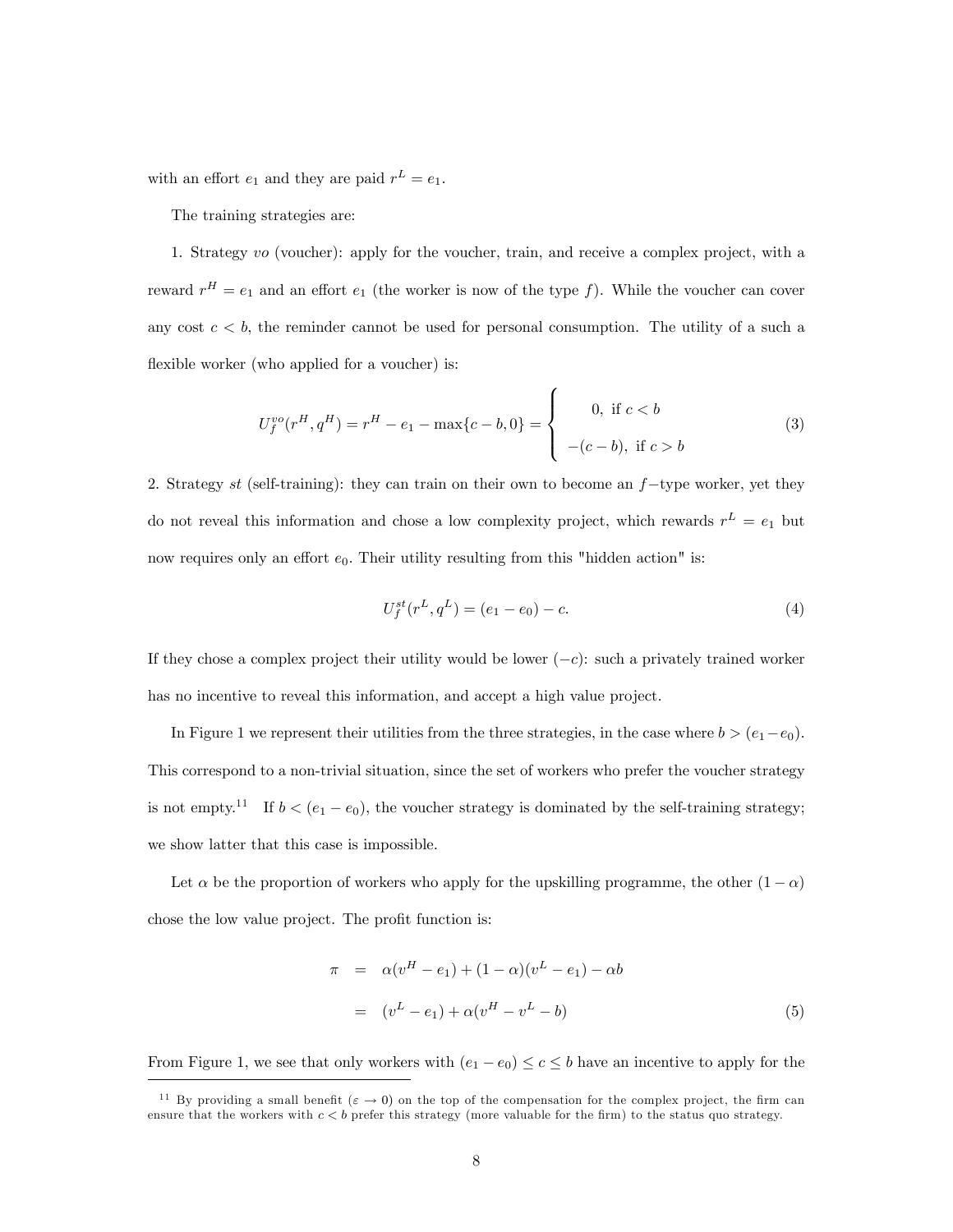

Figure 1: Worker utility by training strategy and learning cost

voucher, since  $U_f^{vo}(r^H, q^H) > U_f^{st}(r^L, q^L)$ . Under the assumption of a uniform distribution for c, we can write  $\alpha = \Pr[(e_1 - e_0) \leq c \leq b]$ :

$$
\alpha = \frac{1}{\bar{c}} [b - (e_1 - e_0)] \tag{6}
$$

leading to profit function:

$$
\pi = (v^L - e_1) + \frac{1}{c} [b - (e_1 - e_0)] (v^H - v^L - b)
$$
\n(7)

The FOC for profit maximization allows us to determine the optimal amount of the voucher:

$$
\tilde{b} = \frac{(v^H - v^L) + (e_1 - e_0)}{2},\tag{8}
$$

We can check that  $\tilde{b} > (e_1 - e_0)$ , which is exactly the situation described in Figure 1. It turns out that the voucher strategy is always feasible.

The proportion of workers applying for the voucher is  $\tilde{\alpha} = \frac{1}{2\bar{c}}[(v^H - v^L) - (e_1 - e_0)] > 0.$ 

The optimal profit is:

$$
\tilde{\pi} = (v^L - e_1) + \frac{1}{4\bar{c}} \left[ (v^H - v^L) - (e_1 - e_0) \right]^2.
$$
\n(9)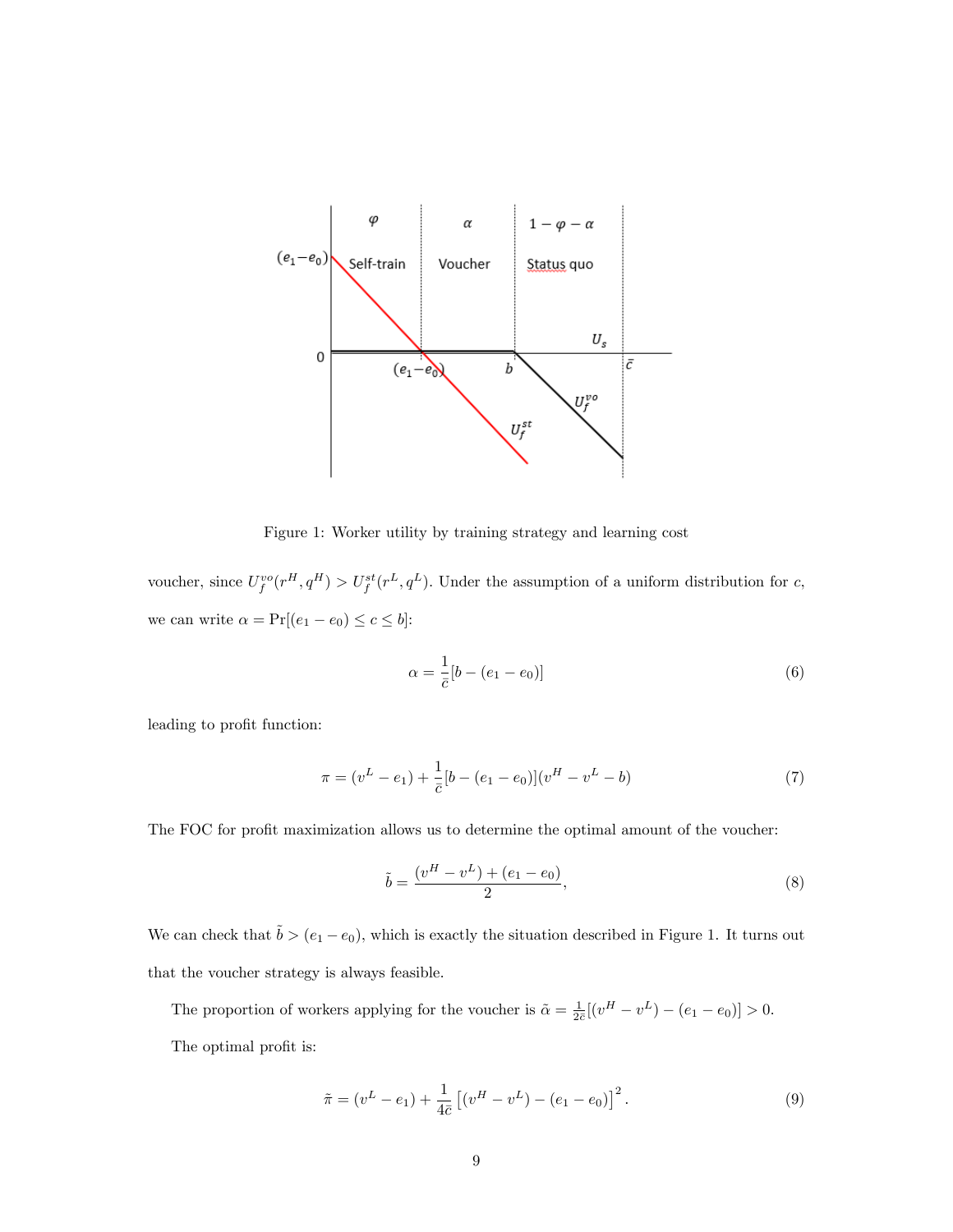We remark that  $\tilde{\pi}$  is larger than  $(v^L - e_1)$ , which is the profit that could be obtained without the training programme.

#### 3.2 Discussion

In the former configuration, there is a stock of flexible workers (those with  $c < (e_1 - e_0)$ ) who have upskilled on their own and work on the low value project. The firm might be tempted to "exploit" this resource by paying to (all) those who work on the low value project an income  $r<sup>L</sup>$ lower than  $e_1$ . Workers with  $c < (r^L - e_0)$  would train themselves and accept this contract. At the same time, more workers are prompted to use the voucher scheme and move to the high value project. On the other hand, workers with a high learning cost (those who did not upskill in the first place) obtain now a negative surplus  $(r^L - e_1)$  and leave the firm (adverse selection).<sup>12</sup>

It can be shown that, under our assumptions, this strategy is not optimal for the firm.

In this framework, the profit function is:

$$
\pi = \varphi(v^L - r^L) + \alpha \left(v^H - e_1 - b\right) \tag{10}
$$

Under the uniform distribution assumption, the frequency of hidden flexible workers is  $\varphi = \Pr[c \leq \varphi]$  $(r^L - e_1)$  =  $\frac{1}{c} (r^L - e_1)$ , and the frequency of workers who apply for the voucher program is  $\alpha = \frac{1}{c} \left[ b - (r^L - e_1) \right]$ . The profit function becomes:

$$
\pi = \frac{1}{c} \left\{ \left( r^L - e_1 \right) \left( v^L - r^L \right) + \left[ b - \left( r^L - e_1 \right) \right] \left[ \left( v^H - e_1 \right) - b \right] \right\} \tag{11}
$$

The firm has now two control variables, the compensation  $r<sup>L</sup>$  and the voucher b.

There are two FOCs for the (free) profit maximization:

$$
\frac{d\pi}{db} = (v^H - e_1) + (r^L - e_1) - 2b = 0 \tag{12}
$$

$$
\frac{d\pi}{dr^L} = (v^L - r^L) - (v^H - e_1) + b = 0.
$$
\n(13)

<sup>&</sup>lt;sup>12</sup> The firm cannot discriminate between the s and the  $f-type$  workers since the information on who has upskilled is not public.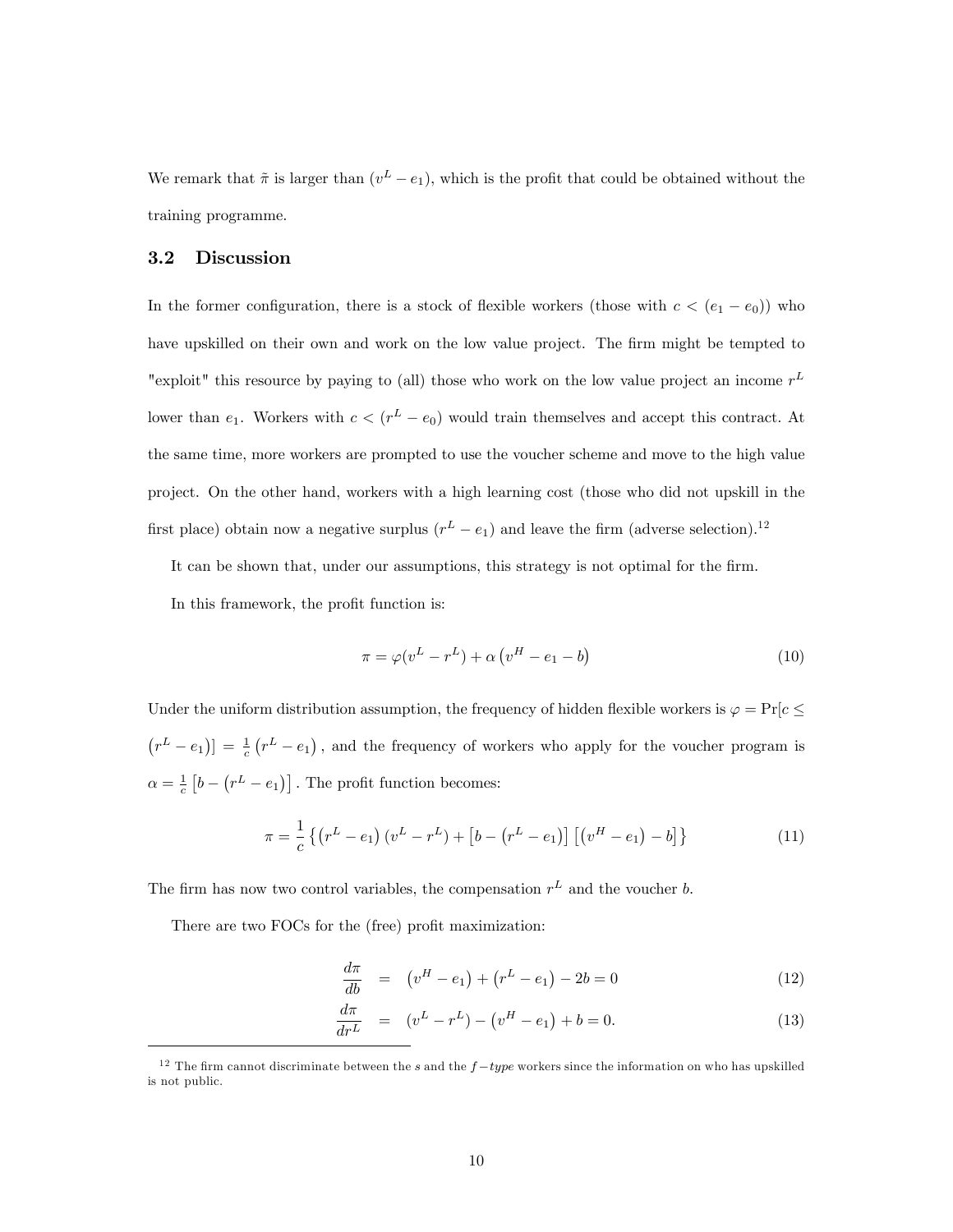Solving the system of equations we obtain:

$$
\hat{r}^L = 2v^L - v^H \tag{14}
$$

$$
\hat{b} = v^L - e_1 \tag{15}
$$

We can check that condition  $(v^H - v^L) > (e_1 - e_0)$ , as introduced before, ensures that  $\hat{b} > \hat{r}^L - e_0$  $(\alpha > 0, i.e.,$  there are workers who apply for the voucher). There are workers who continue to self-train  $(\varphi > 0)$  if  $\hat{r}^L - e_0 > 0$ , or  $(v^L - e_0) > (v^H - v^L)$ .

The optimal profit is:

$$
\hat{\pi} = \frac{1}{c} \left( v^H - v^L \right) \left( v^L - e_1 \right). \tag{16}
$$

For  $\bar{c} > (v^H - v^L)$  (as assumed in the introduction) it can be checked that  $\tilde{\pi} > \hat{\pi}$ . The strategy of diminishing the informational rent of the workers who self-train (by cutting their compensation) at the expense of losing the  $s$ -type employees is an inefficient strategy.

# 4 Optimal contracts under self-financed training

If the firm provides no training facility, workers have two training strategies, either the status quo (or no training, which preserves their s-type) or the upskilling strategy, which allows them to switch from s to the  $f-$  type of worker. When employees opt for self-training the information about their type is private information to them. Because the firm does not know which worker is of the flexible type, it must offer a menu of contracts  $(r^H, q^H)$  and  $(r^L, q^L)$  and let workers self-select. Ideally, from the firm point of view, all  $f - type$  workers should choose a complex project  $q^H$  (and deliver  $v^H$ ) and all  $s-type$  workers should choose a basic project  $q^L$  (and deliver  $(v<sup>L</sup>)$ . The number of workers who decide to upskill is an endogenous variable, resulting form the profit maximization problem. The research question (and a managerial one) is how to determine  $r^H$  and  $r^L$  to achieve this goal.

The sequence of decisions is as follows. At the outset of this game, the firm posts a menu of contracts. Then, employees chose whether to pay the cost of upskilling or not. They then choose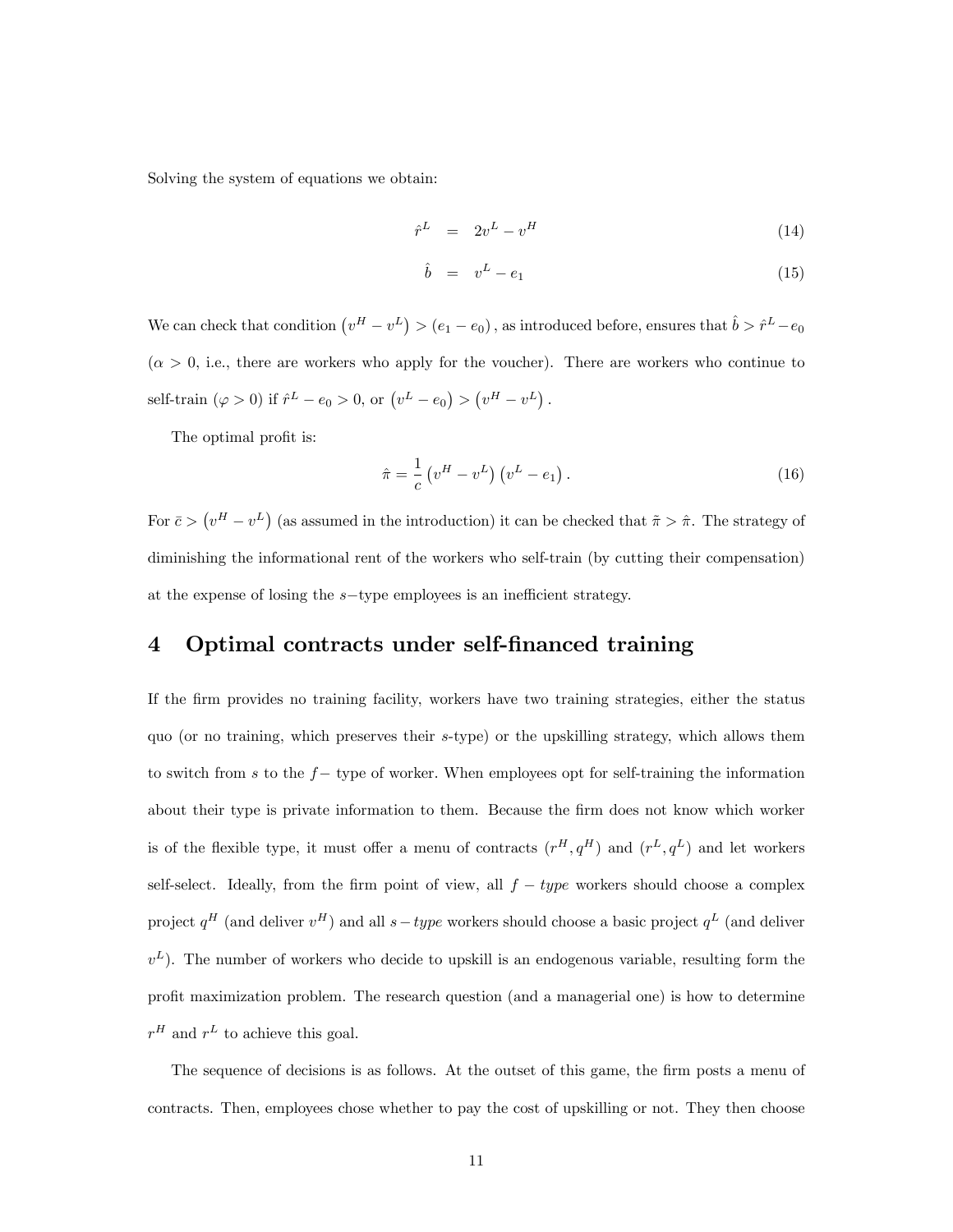the preferred contract from the menu offered by the firm. Production follows and the game ends.

#### 4.1 Participation and incentive compatibility constraints

The utility of the worker from upskilling is  $U_f$ , and the utility of the worker from the status quo is  $U_s$ .

A worker who maintains his/her s status and selects the low complexity project will obtain  $U_s(r^L, q^L) = r^L - e_1$  where we acknowledge that his/her execution effort is  $e_1$ . The participation constraint of the  $s - type$  worker is:

$$
U_s(r^L, q^H) = r^L - e_1 \ge 0
$$
\n(17)

A worker who self-trains and selects the highly complex project will obtain utility  $U_f(r^H, q^H)$  =  $r^H - e_1 - c$ ; the execution effort of the flexible worker who takes the  $q^H$  project is  $e_1$ ; he/she also must incur the learning cost  $c$ . His/her participation constraint is:

$$
U_f(r^H, q^H) = r^H - e_1 - c \ge 0
$$
\n(18)

Only workers with  $c < (r<sup>H</sup> - e<sub>1</sub>)$  can follow the self-training strategy, and become  $f - type$  workers.

To ensure that each worker selects a contract tailored for his/her type of employee, and rejects a contract tailored for the other type of employee, we must take into account the incentive compatibility (IC) constraints:

$$
U_f(r^H, q^H) \geq U_f(r^L, q^L) \tag{19}
$$

$$
U_s(r^H, q^H) \leq U_s(r^L, q^L) \tag{20}
$$

Which are equivalent to:

$$
r^H - e_1 - c \geq r^L - e_0 - c \tag{21}
$$

$$
r^L - e_1 \geq r^H - e_2 \tag{22}
$$

where we remind that the effort of the  $f-type$  selecting  $q^L$  is  $e_0$ , and the effort of  $s-type$  selecting  $q^H$  is  $e_2$ .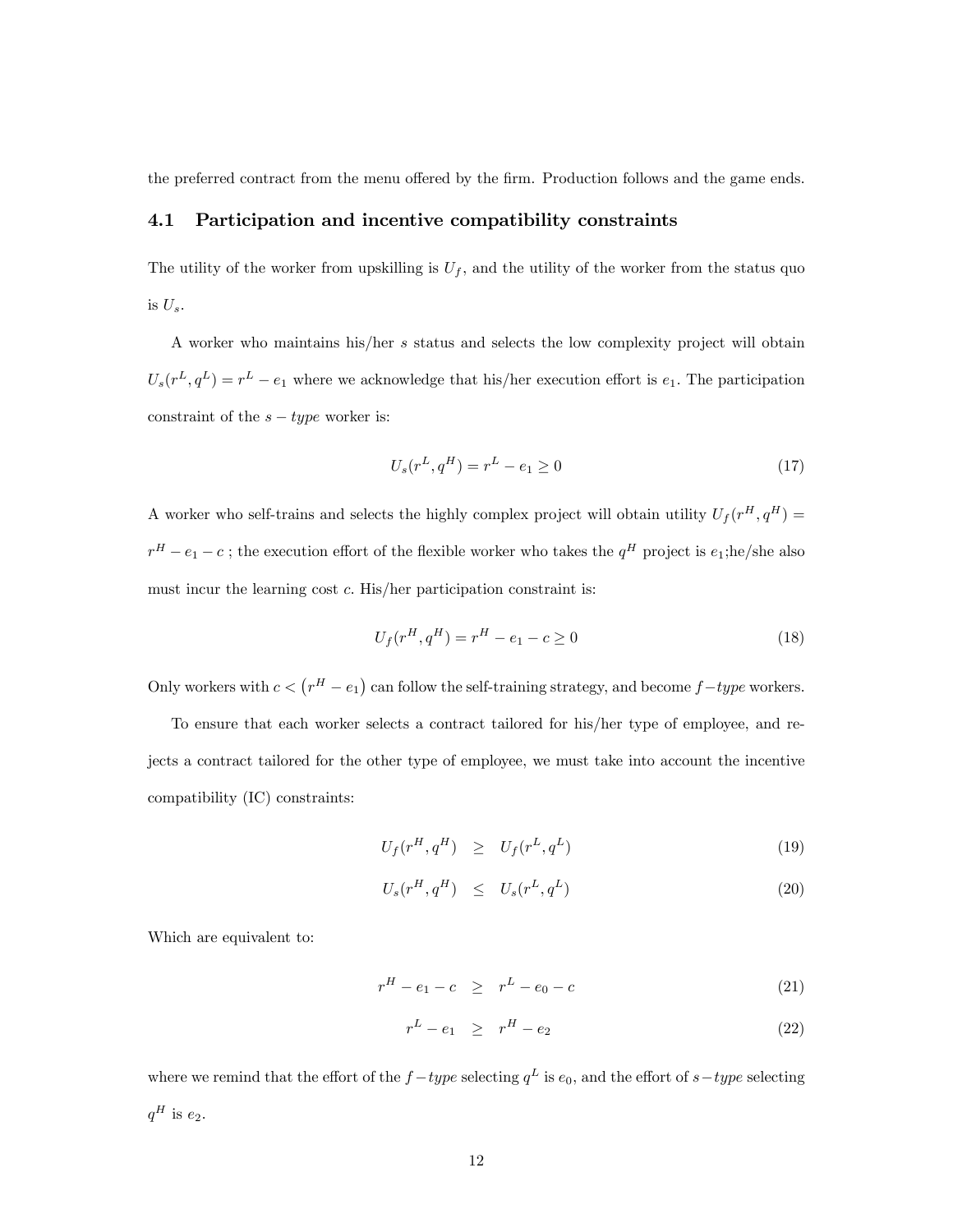The saturated PC for  $s - type$  workers requires  $r^L = e_1$ . Thus, the two IC conditions can be written:

$$
(IC_f) \t rH \ge e_1 + (e_1 - e_0). \t (23)
$$

$$
(IC_s) \qquad r^H \le e_2 \tag{24}
$$

The firm profit maximization problem with employee self-training has a solution if  $(2e_1 - e_0) \leq$  $r^H \le e_2$ . A necessary condition for the existence of the separating contracts is:  $(2e_1 - e_0) < e_2 \Leftrightarrow$  $(e_1 - e_0) < (e_2 - e_1)$ , stating that the incremental effort (of working on the H project instead of  $L$ ) of the standard worker is higher than the incremental effort of the flexible worker. We have assumed in Section 2 that this condition (condition  $1$ ) is fulfilled.

Under self-training, upskilling provides an employee who adopts this strategy with a positive informational rent  $(r^H - e_1) \ge (e_1 - e_0)$ . If  $(r^H - e_1) < (e_1 - e_0)$ , all workers with a low training cost would train on their own, then choose the low value project  $(q^L)$  and obtain the utility  $(e_1 - e_0) - c$  (i.e., they follow a hidden action strategy).

Why would a firm pay an f-worker more than the compensation that saturates IC1,  $r^H$  =  $(2e_1 - e_0)$ ? By paying more than the minimum required for self-selection, it might prompt more workers to invest in upskilling (workers with a higher learning cost would have an incentive to incur it) and then undertake the high-value project.

#### 4.2 The optimal contracts

The contract  $(r^H, q^H)$  is designed for the flexible workers, who can deliver  $v^H$  if they undertake the project. Because  $r^H - e_1 \ge (e_1 - e_0)$ , workers with a learning cost  $c < (r^H - e_1)$  have an incentive to invest in learning (this strategy dominates the hidden action strategy: train and chooses the  $q^L$  project).

We denoted with  $\alpha$  the share of employees who choose to invest in upspkilling  $(\alpha = Pr[c \leq$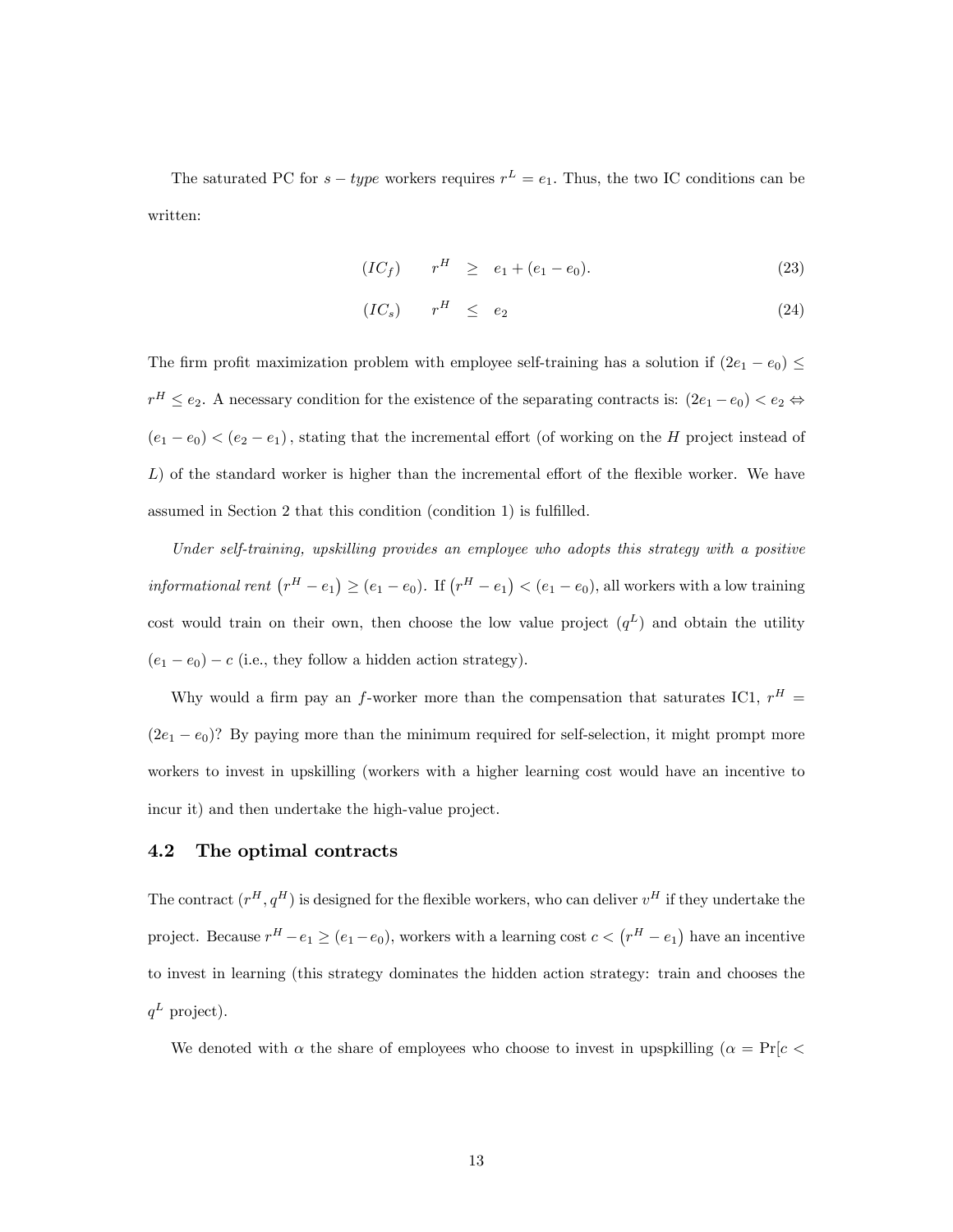$(r^H - e_1)$ ]). Under the assumption of a uniformly distributed c on  $[0, \bar{c}]$ , its explicit form is:

$$
\alpha^* = \frac{1}{\bar{c}} \left( r^H - e_1 \right). \tag{25}
$$

The profit can be written as a function of  $r^H$ :

$$
\pi(r^H) = \alpha v^H + (1 - \alpha)v^L - \alpha r^H - (1 - \alpha)r^L
$$
  
=  $(v^L - e_1) + \alpha [(v^H - v^L) - (r^H - e_1)]$   
=  $(v^L - e_1) + \frac{1}{\overline{c}} (r^H - e_1) [(v^H - v^L) - (r^H - e_1)].$  (26)

If no worker follows the upskilling strategy, the profit is  $(v^L - e_1)$ . Obviously, an equilibrium with self-training in which the firm offers the  $(q^H, r^H)$  contract and  $\alpha > 0$  workers pay the cost of upskilling is possible only if:  $(r^H - e_1) < (v^H - v^L)$ . But the highest compensation is  $r^H = e_2$ . This entails as a necessary condition for this equilibrium:  $(e_2 - e_1) < (v^H - v^L)$ .

The FOC indicates as the first-best optimal  $r^H$ :

$$
r^{H} = e_{1} + \frac{(v^{H} - v^{L})}{2} \Leftrightarrow (r^{H} - e_{1}) = \frac{(v^{H} - v^{L})}{2}
$$
\n(27)

This represents a higher payment for the firm than in the firm-financed scheme,  $e_1 + \tilde{b}$ , justified by the vanished hidden actions (and their opportunity cost for the firm).

However, it must be verified that this first-best compensation fulfills the two ICs (equations 23 and 24), otherwise the effective compensation is a corner solution as indicated by the saturated constraint.

$$
(IC_f) \t rH - e1 = \frac{(vH - vL)}{2} \ge (e1 - e0)
$$
\t(28)

$$
(IC_s) \t rH - e1 = \frac{(vH - vL)}{2} \le (e2 - e1). \t(29)
$$

Three cases can be taken into account, depending on the parameters of the problem. In the first case,  $IC_s$  is not binding, yet  $IC_f$  is binding (thus the f-employee receives the lowest compensation  $r<sup>H</sup> = 2e<sub>1</sub> - e<sub>0</sub>$ ; in the second case, none of the two IC constraints is binding thus the first-best optimum prevails; the latter case is the situation in which  $IC_s$  is binding, thus the employee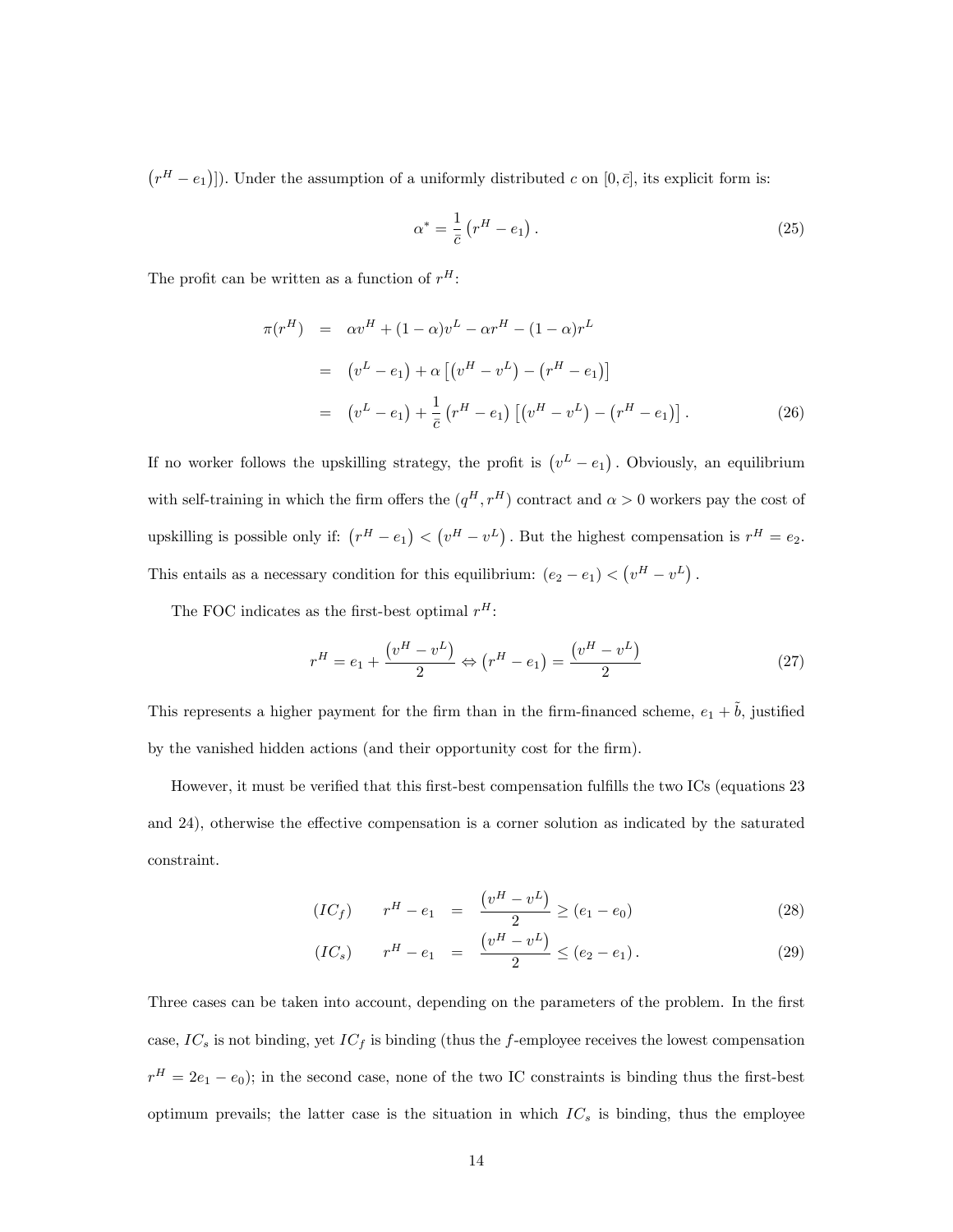receives the highest possible compensation in this problem  $r^H = e_2$  (for a higher compensation,  $s$ -employees would accept the  $H$  project).

The optimal compensations (in their implicit form  $r^H - e_1$ ) are:

$$
r^{H} - e_{1} = \begin{cases} (e_{1} - e_{0}) & \text{if } \frac{\left(v^{H} - v^{L}\right)}{2} < (e_{1} - e_{0}) & IC_{f} \text{ saturated, } IC_{s} \text{ non-saturated} \\ \frac{\left(v^{H} - v^{L}\right)}{2} & \text{if } (e_{1} - e_{0}) \leq \frac{\left(v^{H} - v^{L}\right)}{2} \leq (e_{2} - e_{1}) & IC_{f} \text{ and } IC_{s} \text{ non-saturated} \\ (e_{2} - e_{1}) & \text{if } \frac{\left(v^{H} - v^{L}\right)}{2} > (e_{2} - e_{1}) & IC_{s} \text{ saturated, } IC_{f} \text{ non-saturated} \end{cases}
$$
\n
$$
(30)
$$

For an intermediate value of upskilling  $(v^H - v^L)$ , the payment  $\frac{(v^H - v^L)}{2}$  $\frac{c}{2}$  suffices to induced truthful revelation of whether the agent is upskilled. For a low value of upskilling, the payment is not enough for a flexible agent to take a project  $H$ , and an additional payment is needed. For a high value of upskilling, the payment  $\frac{(v^H - v^L)}{2}$  $\frac{1}{2}$  exceeds the minimum required for truthful revelation.

The case-specific optimal profits are:

$$
\pi_{ICf}^* = (v^L - e_1) + \frac{1}{c} (e_1 - e_0) \left[ (v^H - v^L) - (e_1 - e_0) \right] \quad \text{if } \frac{(v^H - v^L)}{2} < (e_1 - e_0) \n\pi_{FB}^* = (v^L - e_1) + \frac{1}{4c} (v^H - v^L)^2 \quad \text{if } (e_1 - e_0) \le \frac{(v^H - v^L)}{2} \le (e_2 - e_1) \n\pi_{ICs}^* = (v^L - e_1) + \frac{1}{c} (e_2 - e_1) \left[ (v^H - v^L) - (e_2 - e_1) \right] \quad \text{if } \frac{(v^H - v^L)}{2} > (e_2 - e_1)
$$
\n(31)

It can be easily verified that the first-best optimal profit, as obtained when the two incentive compatibility constraints do not bind, corresponds to the highest profit in the self-training scenario:

$$
\pi_{FB}^* > \max\{\pi_{ICf}^*, \pi_{ICs}^*\}
$$

We can check that  $\pi^*_{ICS} > \pi^*_{ICf}$  if  $(v^H - v^L) > (e_2 - e_0)$  and vice-versa.

# 5 The best training policy for the firm

A comparison of the profits allows us to show that the self-training policy entails higher profits than the voucher-based scheme, irrespective of the parameters.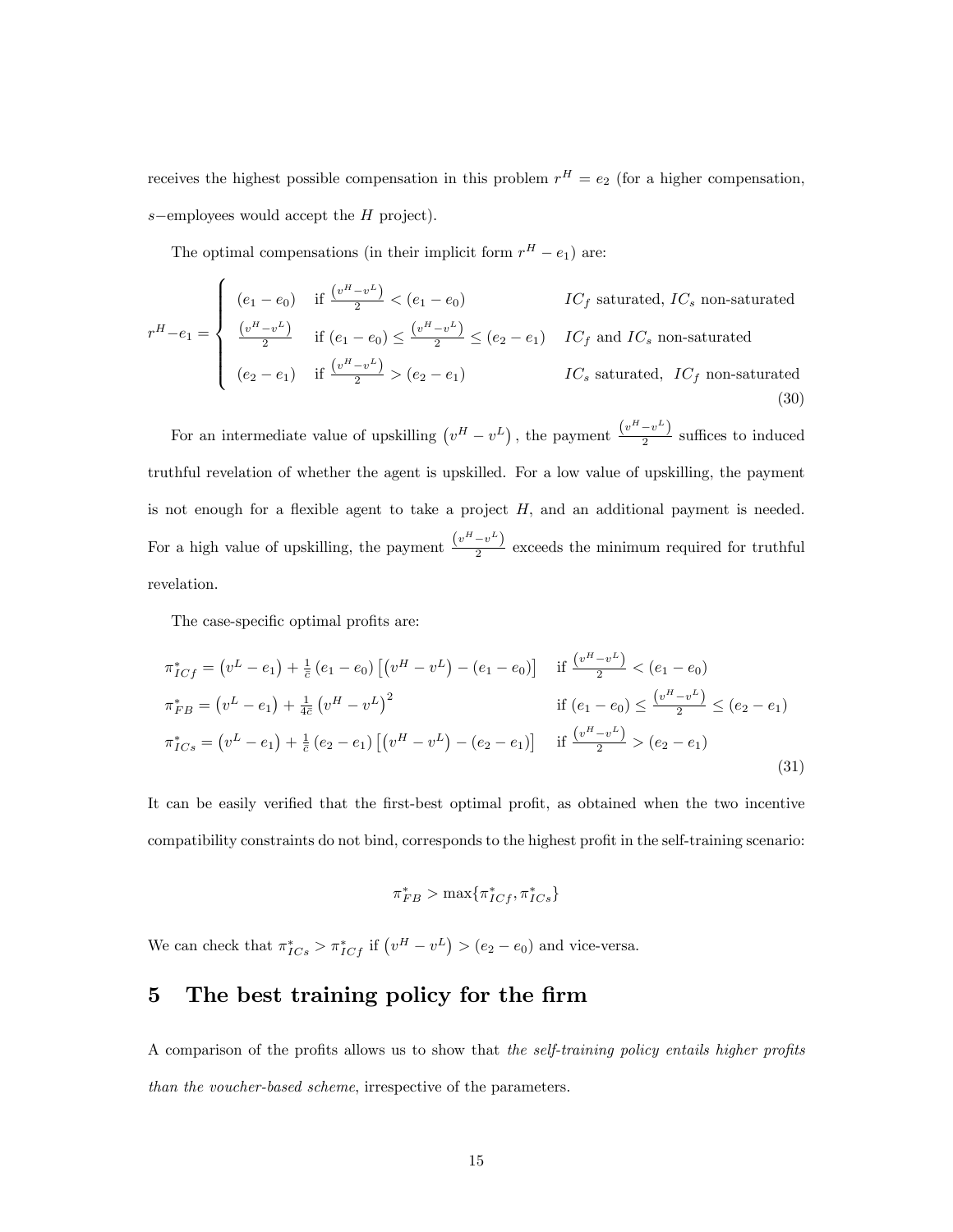As shown in Section 3, the profit of the firm in the voucher based training scheme (financed by the firm) is (Eq. 9):  $\tilde{\pi} = (v^L - e_1) + \frac{1}{4\bar{e}} \left[ (v^H - v^L) - (e_1 - e_0) \right]^2$ . For  $(e_1 - e_0) \leq \frac{(v^H - v^L)}{2} \leq (e_2 - e_1)$ , the profit of the firm in the self-financed programme is  $\pi^*_{FB} = (v^L - e_1) + \frac{1}{4\bar{c}} (v^H - v^L)^2$ . Obviously  $\tilde{\pi} < \pi^*_{FB}$ . For  $\frac{(v^H - v^L)}{2} < (e_1 - e_0)$ , the profit of the firm in the self-financed programme is  $(v^L - e_1)$  +

 $\frac{1}{c}(e_1-e_0)\left[\left(v^H-v^L\right)-\left(e_1-e_0\right)\right]$ . An elementary calculus shows that  $\tilde{\pi} < \pi^*_{ICf} \Leftrightarrow \frac{(v^H-v^L)}{5} <$  $(e_1 - e_0)$ , which is obviously true because  $\frac{(v^H - v^L)}{2} < (e_1 - e_0)$ .

For  $\frac{(v^H - v^L)}{2}$  >  $(e_2 - e_1)$  we can show that  $\tilde{\pi} < \pi^*_{ICS}$  at least for  $\frac{(v^H - v^L)}{2}$  $\frac{c}{2}$  bigger, but close to  $(e_2 - e_1)$ . Indeed, the inequality  $\tilde{\pi} < \pi^*_{ICs}$  is equivalent to:

$$
(v^L - e_1) + \frac{1}{4\bar{c}} \left[ (v^H - v^L) - (e_1 - e_0) \right]^2 < (v^L - e_1) + \frac{1}{\bar{c}} (e_2 - e_1) \left[ (v^H - v^L) - (e_2 - e_1) \right] \tag{32}
$$

Let us introduce the variable  $v = (v^H - v^L)$ , and let  $L(v) = [v - (e_1 - e_0)]^2$  and  $R(v) =$  $4(e_2-e_1)[v-(e_2-e_1)]$ . Then:  $\tilde{\pi} < \pi^*_{ICs} \Leftrightarrow L(v) < R(v)$ . It can be easily shown that, for  $v_{\text{inf}} = 2 (e_2 - e_1)$ , which is the leftward bound of v,  $L(v_{\text{inf}}) = [2 (e_2 - e_1) - (e_1 - e_0)]^2$  $R(v_{\text{inf}}) = 4(e_2 - e_1)^2$ , and also  $L'(v_{\text{inf}}) = [4(e_2 - e_1) - 2(e_1 - e_0)] < R'(v_{\text{inf}}) = 4(e_2 - e_1)$ . For a  $v/2 > (e_2 - e_1)$  in the neighborhood to the lower bound  $(e_2 - e_1)$ , the profit gap is positive and is increasing with v. For a very large, and improbable value of  $v$ , the inequality might be reversed.

## 6 Conclusion

Many surveys have revealed that a shortage of skills is one essential factor limiting firm development all over the world. In the nineties, the Internet revolution tremendously changed the nature of work, placing substantial value on computer literacy. In the wake of the Covid-19 crisis, the massive and unexpected need for reducing direct work contacts and increasing physical and social distance brought about important changes in the organization of work. Distance work and distance learning draw heavily on new competencies, both technical and psychological, from online endurance to online communication talent. In the waves of massive adaptation of competencies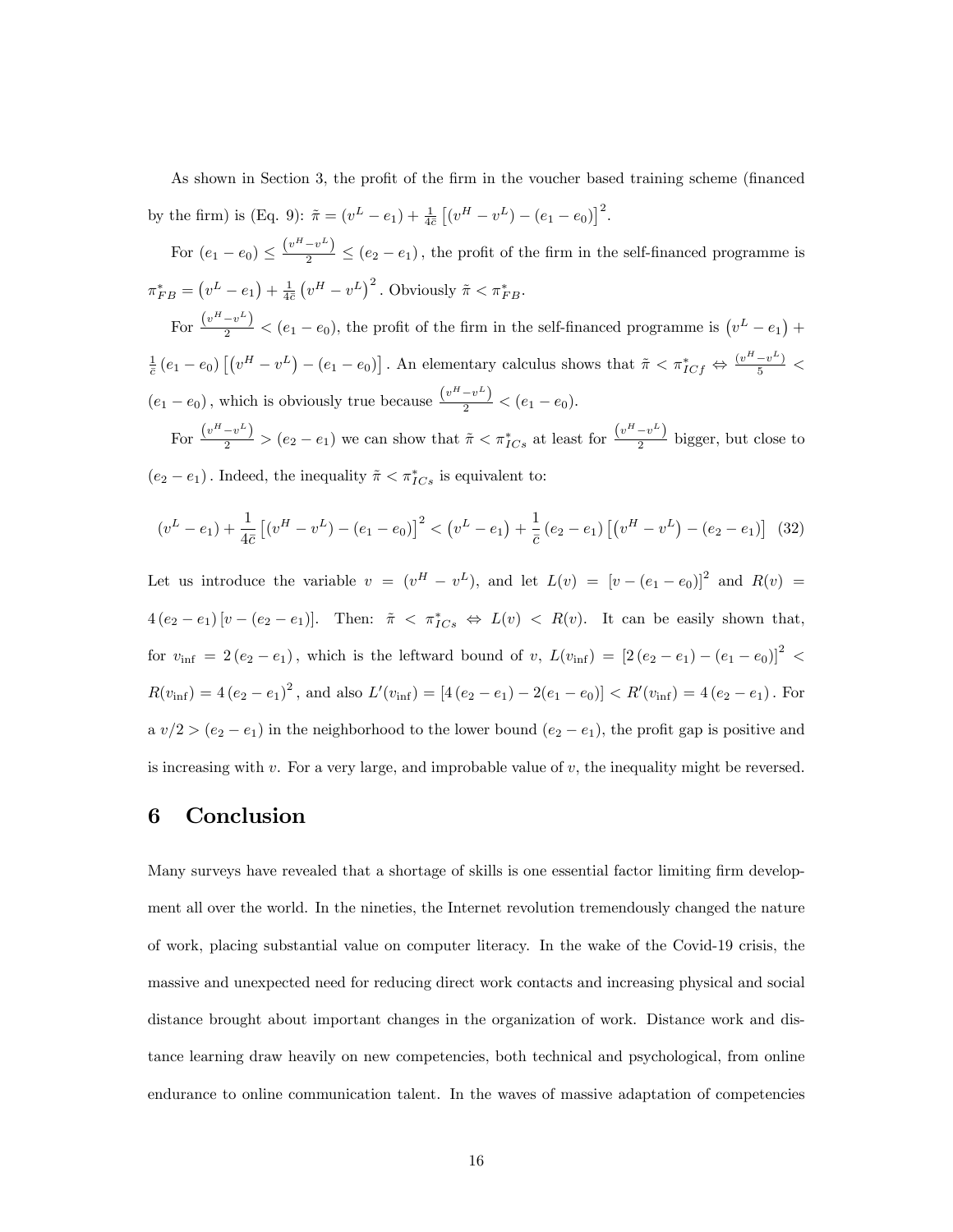to the new needs of firms, employees appear to be heterogeneous, with substantial variability in their ability to learn and adapt to the new work requirements. The process through which workers raise their human capital to align their skills to new needs has been referred to as upskilling.

Traditionally the learning cost of upskilling is paid by both firms, which set up specific programs, and employees, who train themselves in their free time. Currently, the development of online education is giving new momentum to the self-improvement strategy. This paper has addressed one important managerial question: which of the employees or the companies should bear the cost of upskilling?

To answer this question, this paper has developed an analysis of the optimal upskilling contract, building on traditional contract theory principles. The analysis has revealed the complex compensation structure a firm must use to achieve worker truthful revelation of types when their skills are private information to them. As an original element of this analysis, the frequency of employees who decide to incur the upskilling effort is endogenous. We also have analyzed the optimal contract to be offered by a firm that finances in-house the training program by means of a voucher for education. We pointed out that in this case, some workers might train on their own, and prefer to work on the low complexity projects.

The comparison of the profits reveals that the self-financed training dominates the firm-financed training. This result is driven by the costs of hidden action in the firm-financed scheme: the fact that some workers can train on their own and select the low complexity project takes these flexible workers out of the internal market for high value projects. The firm has more leverage to diminish the informational rent in the self-training case than in the firm-financed program, which can be seen as a paradoxical situation.

## References

Acemoglu, Daron, and Pascual Restrepo. 2019. Automation and new tasks: how technology displaces and reinstates labor, Journal of Economic Perspectives 33.2: 3-30.

Agrawal, Sapana, Aaron De Smet, SÈbastien Lacroix, and Angelika Reich, 2020. To emerge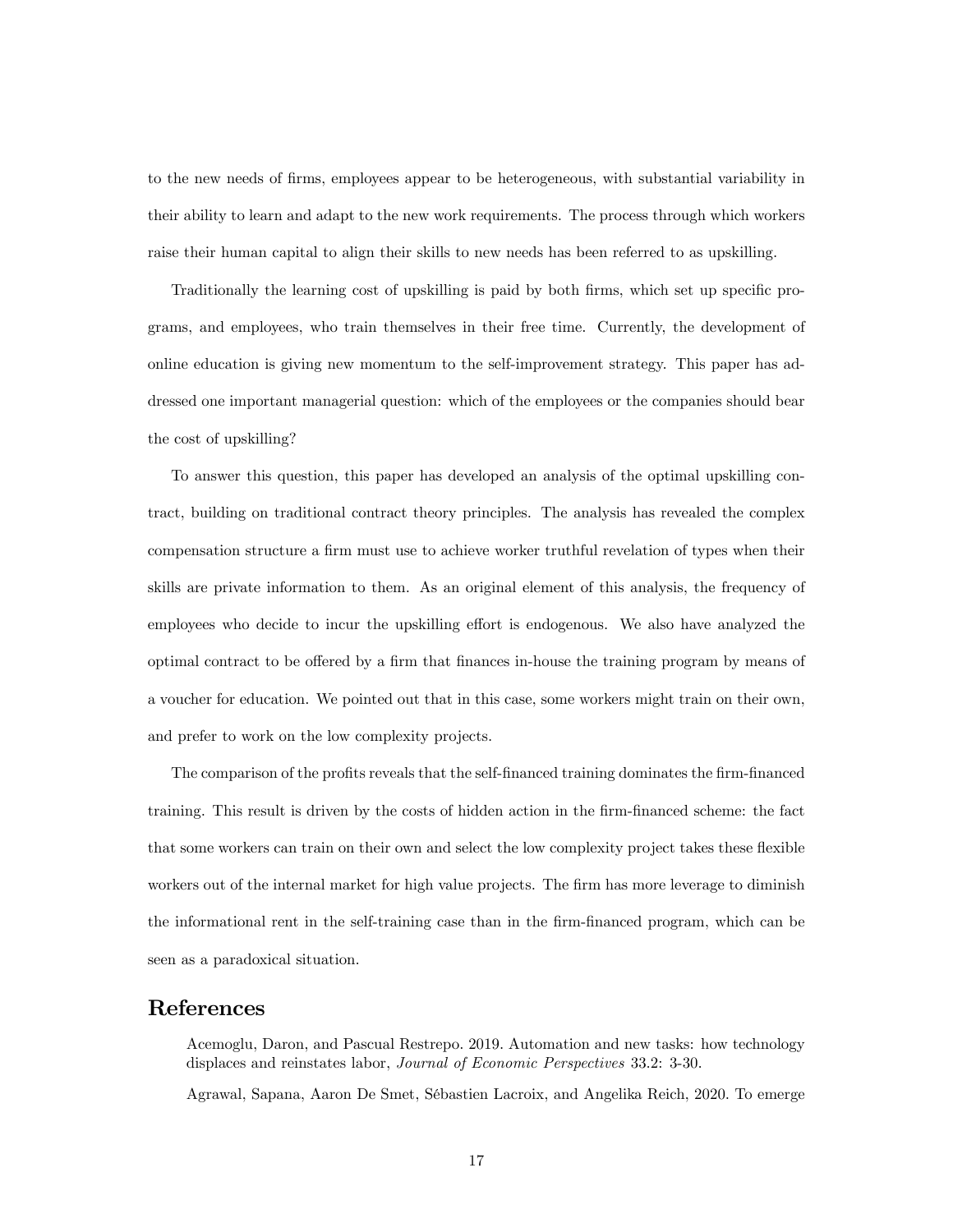stronger from the COVID-19 crisis, companies should start reskilling their workforces now. Mackinsey article, Online, May 7.

Benson, George S., David Finegold, and Susan Albers Mohrman, 2004. You paid for the skills, now keep them: Tuition reimbursement and voluntary turnover, Academy of Management Journal 47.3: 315-331.

Bolton, Patrick, and Mathias Dewatripont, 2005. Contract Theory. MIT Press.

Brynjolfsson, E., Horton, J. J., Ozimek, A., Rock, D., Sharma, G., & TuYe, H. Y., 2020. COVID-19 and remote work: an early look at US data. NBER WP27344. National Bureau of Economic Research.

Cappelli, P. & Rogovsky, N. 1994. New work systems and skill requirements, International Labour Review, 133, 2: 205-220

Cohen, Mark A., 2019. Upskilling: Why it might be the most important word in the legal lexicon, Forbes, Sept 3.

Dietz, Daniel, and Thomas Zwick, 2020. The retention effect of training: Portability, visibility, and credibility, The International Journal of Human Resource Management: 1-32.

Gordon, Robert J. 2000. Does the "new economy" measure up to the great inventions of the past?. Journal of Economic Perspectives 14.4: 49-74.

Gordon, Robert J. 2012. Is US economic growth over? Faltering innovation confronts the six headwinds, NBER WP18315, National Bureau of Economic Research.

Grand-Clement, S., Devaux, A., Belanger, J., & Manville, C. 2017. Digital Learning. Santa Monica, CA: RAND corporation and Corsham institute.

Jackman, Robert, 2020. Learning Speeds and Labor Market Adjustments, ProQuest Dissertations Publishing Nr. 27958728, University of Chicago.

Jeremy, Lise and Fabien Postel-Vinay, 2020. Multidimensional skills, sorting, and human capital accumulation, American Economic Review, 110, 8.

Laffont, Jean-Jacques, and David Martimort, 2009. The Theory of Incentives: The Principal-Agent Model. Princeton University Press.

Leigh, Duane E., and Kirk D. Gifford, 1999. Workplace transformation and worker upskilling: the perspective of individual workers. Industrial Relations, 38, 2: 174-191.

Manchester, Colleen F., 2010. Investment in general human capital and turnover intention, American Economic Review 100.2: 209-13.

Manchester, Colleen F., 2012. General human capital and employee mobility: How tuition reimbursement increases retention through sorting and participation. Intranational Labor Relations Review, 65(4), 951-974.

Modestino, Alicia Sasser, Daniel Shoag, and Joshua Ballance, 2019. Upskilling: do employers demand greater skill when workers are plentiful? Review of Economics and Statistics: 1-46.

Salanié, Bernard, 2005. The Economics of Contracts: A Primer. MIT Press.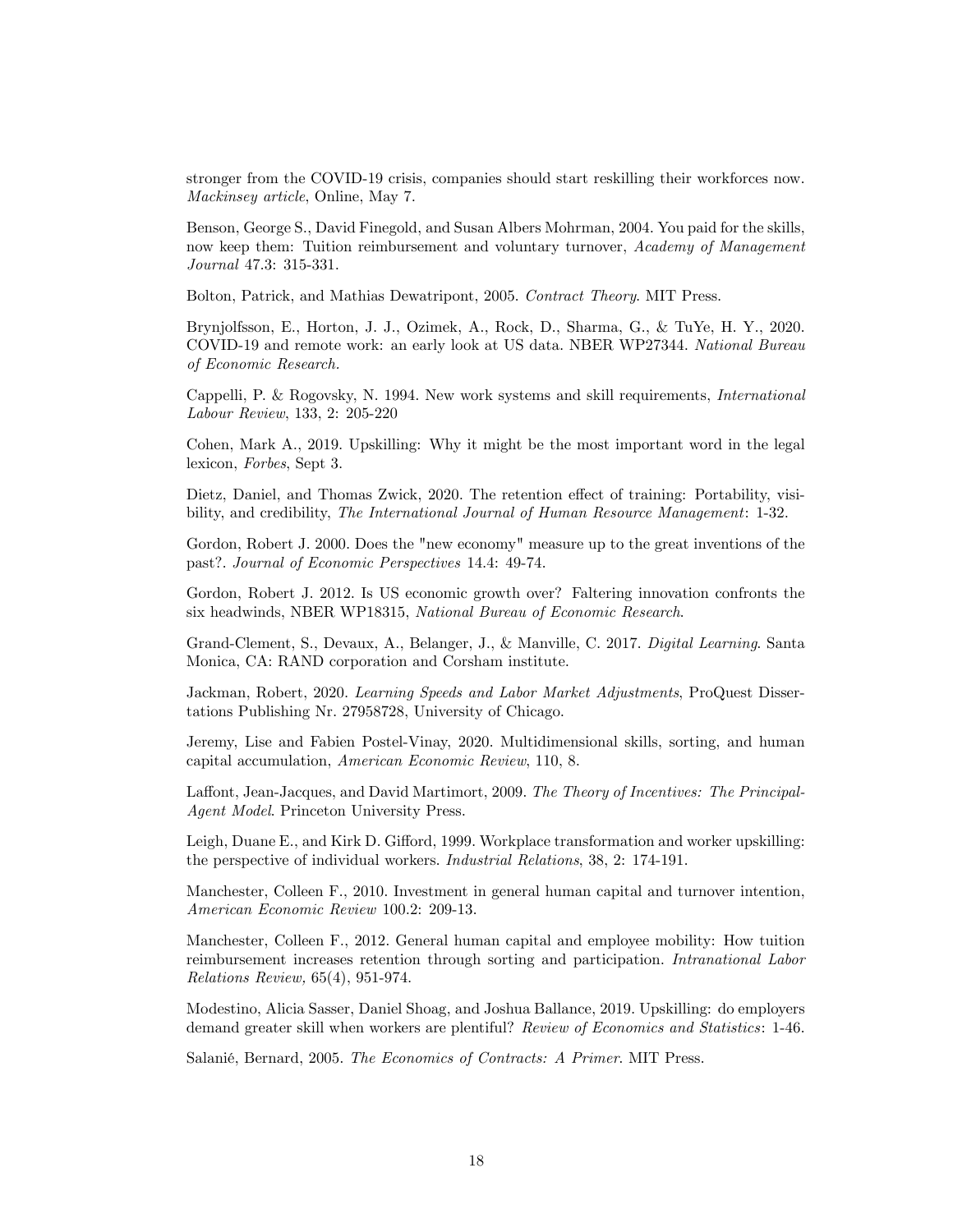## A Appendix. Cheating in the firm-financed program

We assume here that the firm the firm cannot verify the quality (or the value) and therefore can contract only on the execution of a contract. In this case, a worker can apply for the upskilling program and divest all of the voucher in his own private interest, by undertaking training unrelated to the productive needs of the firm. Because he is not uspkilled, working on a  $q^H$  project would cost him  $e_2 - e_1$ . Let  $u(x)$  be the utility of the voucher funds, with  $u(0) = 0, u' > 0$  and  $u'' < 0$ . If the worker cheats, he obtains the private utility  $u(b)$ , if he is honest, he uses c to upskill, and obtains a private utility  $u(b - c)$ .

The cheating condition is:

$$
u(b) - (e_2 - e_1) > u(b - c) \tag{33}
$$

Let us denote by  $c_0$  the solution to;

$$
u(b) - u(b - c_0) = (e_2 - e_1)
$$
\n(34)

Workers with  $c < c_0$  will be honest, those with  $c > c_0$  will be dishonest (i.e., apply for the upskilling funds but do not use them in the interest of the Örm). In this context, all workers do apply for upskilling. The honest one will produce  $v^H$ , the dishonest ones  $v^L$ .

Differentiating condition  $(34)$ , we obtain:

$$
\frac{dc_0}{db} = \frac{u'(b - c_0) - u'(b)}{u'(b - c_0)} > 0
$$
\n(35)

The frequency of honest persons increases with the amount of the voucher. However, we can check that  $\frac{dc_0}{db} < 1$ . This has an important implication for the optimal profit.

Let us denote the probability of being honest by  $\mu = \Pr[c < c_0]$ . The profit of the firm is:

$$
\pi = \mu v^H + (1 - \mu)v^L - b \tag{36}
$$

of, under the assumption of the uniform distribution of  $c$ ,

$$
\pi = v^L + c_0 \left( \frac{v^H - v^L}{\bar{c}} \right) - b. \tag{37}
$$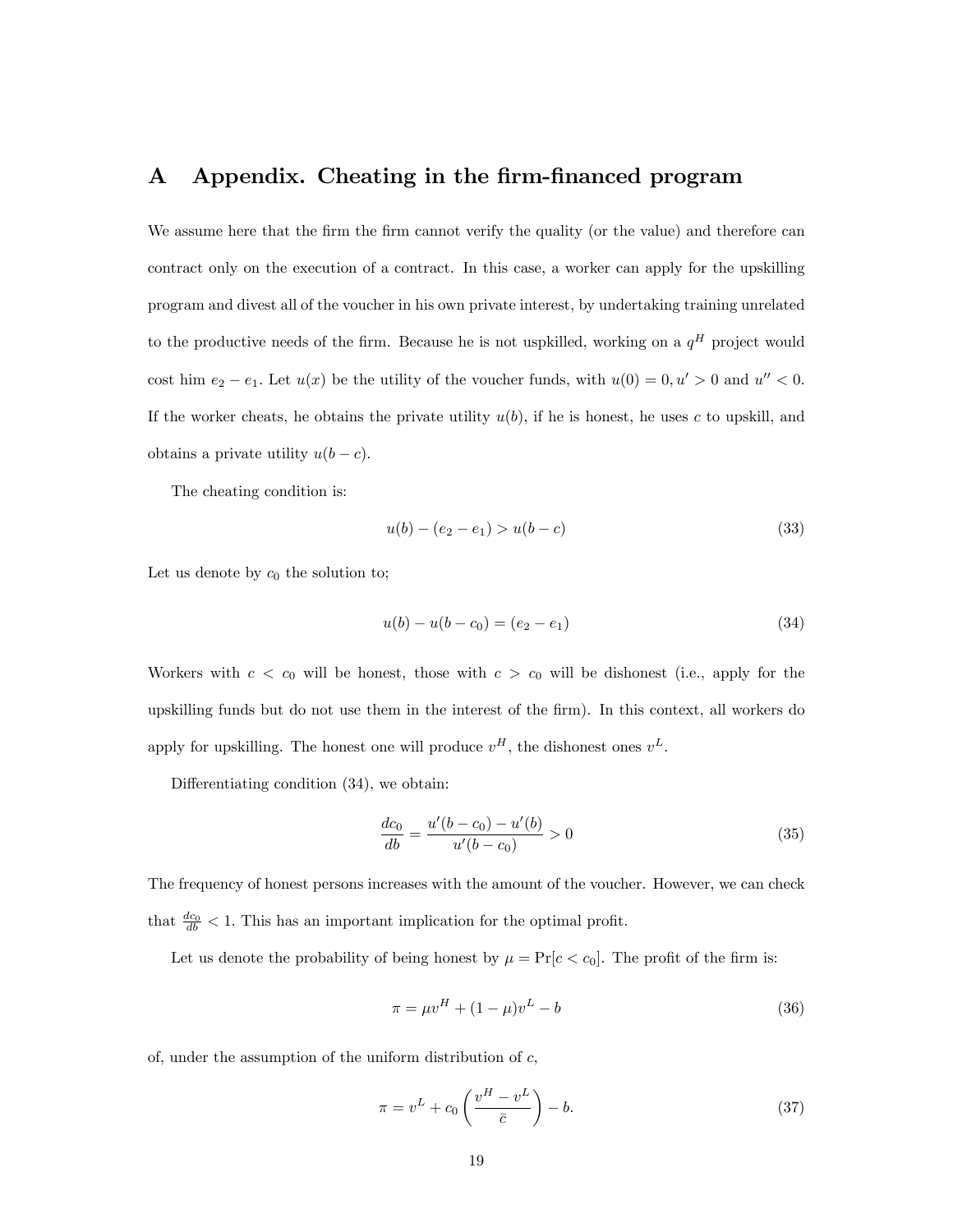Because  $\left(\frac{v^H - v^L}{\bar{c}}\right)$  $\bar{c}$  $\left( \frac{d}{db} \right)$  < 1 and  $\frac{d}{db}$  < 1, it turns out that  $\frac{d\pi}{db}$  < 0 : the optimal voucher is the corner solution  $b = 0$ , i.e., the voucher policy cannot be beneficial to the firm if workers have the option to cheat.